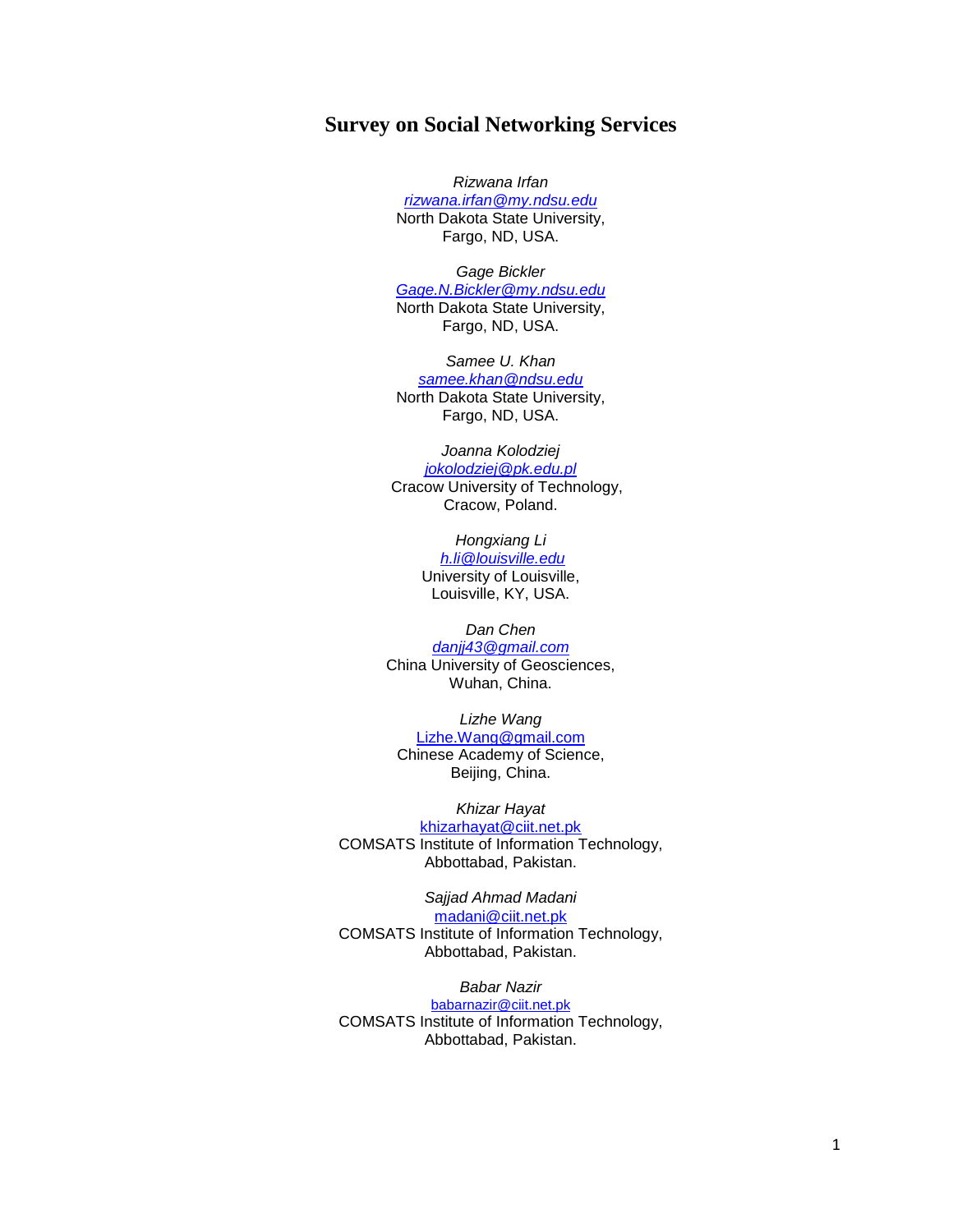# *Imran A. Khan* [imran@ciit.net.pk](mailto:imran@ciit.net.pk) COMSATS Institute of Information Technology, Abbottabad, Pakistan.

Rajiv Ranjan [raj.ranjan@csiro.au](mailto:raj.ranjan@csiro.au) CSIRO ICT Center, Canberra, Australia

**Keywords:** Social Networking Services (SNSs), Social Networking Platforms (SNPs), Contentbased SNSs, Media-based SNSs, Geo-location-based SNSs, Context-based SNSs, Collaborative Filtering.

#### **Abstract**

The social computing, such as Social Networking services (SNSs) and social Networking Platforms (SNPs) provide a coherent medium through which people can be interactive and socialize. The SNP is a Web-based social space, specifically designed for end user-driven applications that facilitate communication, collaboration, and sharing of the knowledge through a variety of SNSs, such as text, video, and audio streams. In the conventional SNPs, such as Facebook, LinkedIn, and MySpace, computers are not capable of acquiring the information based on the common intelligence and human behavior. This survey provides a comprehensive overview of the current SNSs and discusses different possibilities of incorporating the existing SNSs into the context-aware techniques that include semantic Web, social search, and social recommendations. The context-aware computing provides services customization based on the individual human characteristics, such as human preferences, mood, behaviors, and emotions. The Integration of contextual information with SNSs can be more useful and productive for the development of the intelligent social communicational services. This survey provides several possible future research directions especially in the field of social search and recommendation that can provide better social communication capabilities. Moreover, this study will provide new directions to the future researcher for designing future generation context-based SNSs that provide services based on the on-demand collaboration.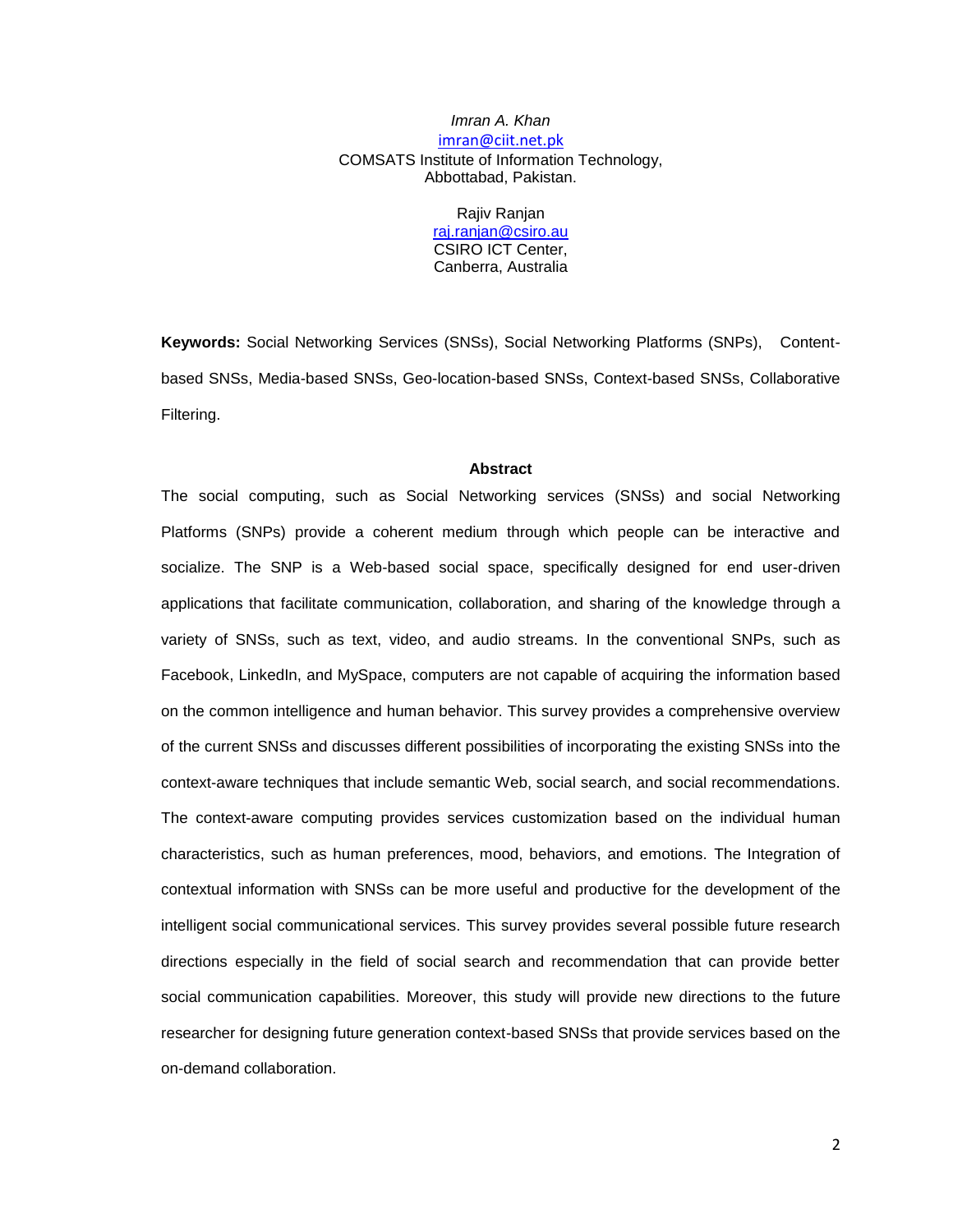# **1. Introduction**

The substantial growth of social computing in recent years has created the need for a development of novel theories and methodologies to address the human behavior and social relations [1]. The social computing enables online communication through user content contribution and provides the new data patterns based on the human behaviors and characteristics, such as age, race, relationship, and language [2]. Moreover, social computingbased applications provide a coherent medium through which people can be interactive and socialize by developing a Web-based communication channel that integrates different Social Networking Services (SNSs) in the Social Networking Platforms (SNPs).

A Web-based social space termed as SNS is specifically designed for the end user-driven applications that enable communication, collaboration, and sharing of the knowledge though an assortment of a media [3]. Different SNSs, such as photo, audio, and video sharing, have emerged as an essential resources for the dissemination of information about the human interaction patterns. Roblyer"s analysis about the current SNSs shows that the SNSs have supplanted TV as a popular medium for acquiring the information. According to Roblyer, 55% of Americans spend more time using SNSs than watching TV [2].

Most of the SNSs are integrated into a comprehensive and coherent paradigm called the Social Networking Platform (SNP). The SNPs provide a framework for different SNSs to integrate and propagate. Moreover, SNPs allow users to establish social communications based on the mutual interests and cultural backgrounds [1]. The most popular SNPs are Facebook, LinkedIn, MySpace, Tumblr, Instagram, Google+, and Friendster. According to a recent statistical analysis, Facebook has more than 1 billion active subscribers worldwide and Google+ has more than 250 million active users [4, 2]. This survey will present a comprehensive overview of popular SNSs and provide a coherent framework of different SNSs and their extension to the context-aware SNSs.

In social computing, interactivity patterns of the human behaviors are based on the contents. Most of the work presented in the past focused on**: (a)** content-based, **(b)** media-based, and **(c)** geolocation-based SNSs [5, 6, 1, 7, 8]. The content-based SNSs allow the text-based interactions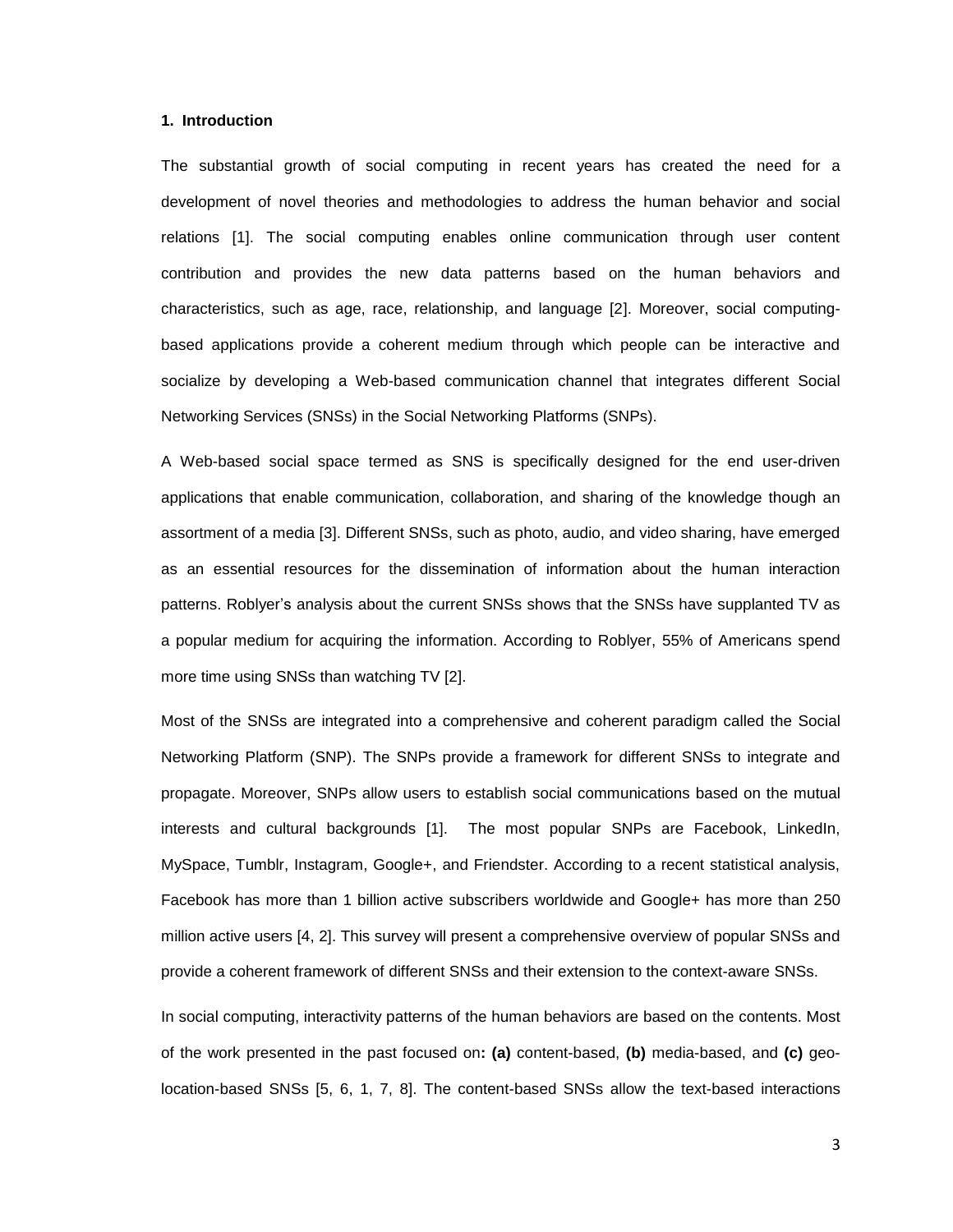among individuals, such as communities, blogs, and social news. The media-based SNSs provide the social interaction through various multimedia formats, such as video and audio. Geo-locationbased SNSs provide location-based social communication. However, all of the aforementioned techniques lack the semantic analysis which is the most integral and crucial part of the true understanding. In [4, 1, 9, 2, 10], the authors defined and compared different SNSs. Ref. [9, 4, 11] presented different statistical analyses of the popular SNSs, and in [2], the author discussed different types of the content-based SNSs. However, all of the abovementioned studies overlooked the importance of context-aware computing in the SNSs. Gartner, the most prestigious information technology and advisory company of the USA, predicted that the next generation of computers will be the context-aware computers [12]. Mark Weiser, chief scientist at Xerox PARC, emphasized the integration of context-enriched services, such as location and social attributes to anticipate the end users" requirements. The context-aware computing provides the services customization based on the individual human characteristics, such as human preferences, mood, behaviors, and emotions [12]. Moreover, the context-aware computing improves the quality of interaction by providing service oriented architecture for the social computing [13]. We believe that the media, geolocation, and context based SNSs can improve the traditional text-based interaction of the contentbased SNSs as presented in Figure 1.

The importance of context-based SNSs has increased in the past few decades, yet no substantial amount of research has been performed in this burgeoning area of the social computing [14, 13, 15]. The computer interactive infrastructure can be enriched by leveraging information about the users" personal context (profile, preferences, attitude, and habits) that provides sophisticated context-aware services, such as semantic-based search and recommendations. We believe that our work is the first to provide analysis of the existing content, media, and geo-location-based SNSs and their extension for adopting the context-awareness techniques for better social communication based on the evaluation of human behavior. Moreover, this study will provide new directions to the future researcher for designing context-based SNSs based on past experiences, intelligent connectivity patterns, and on-demand collaborations.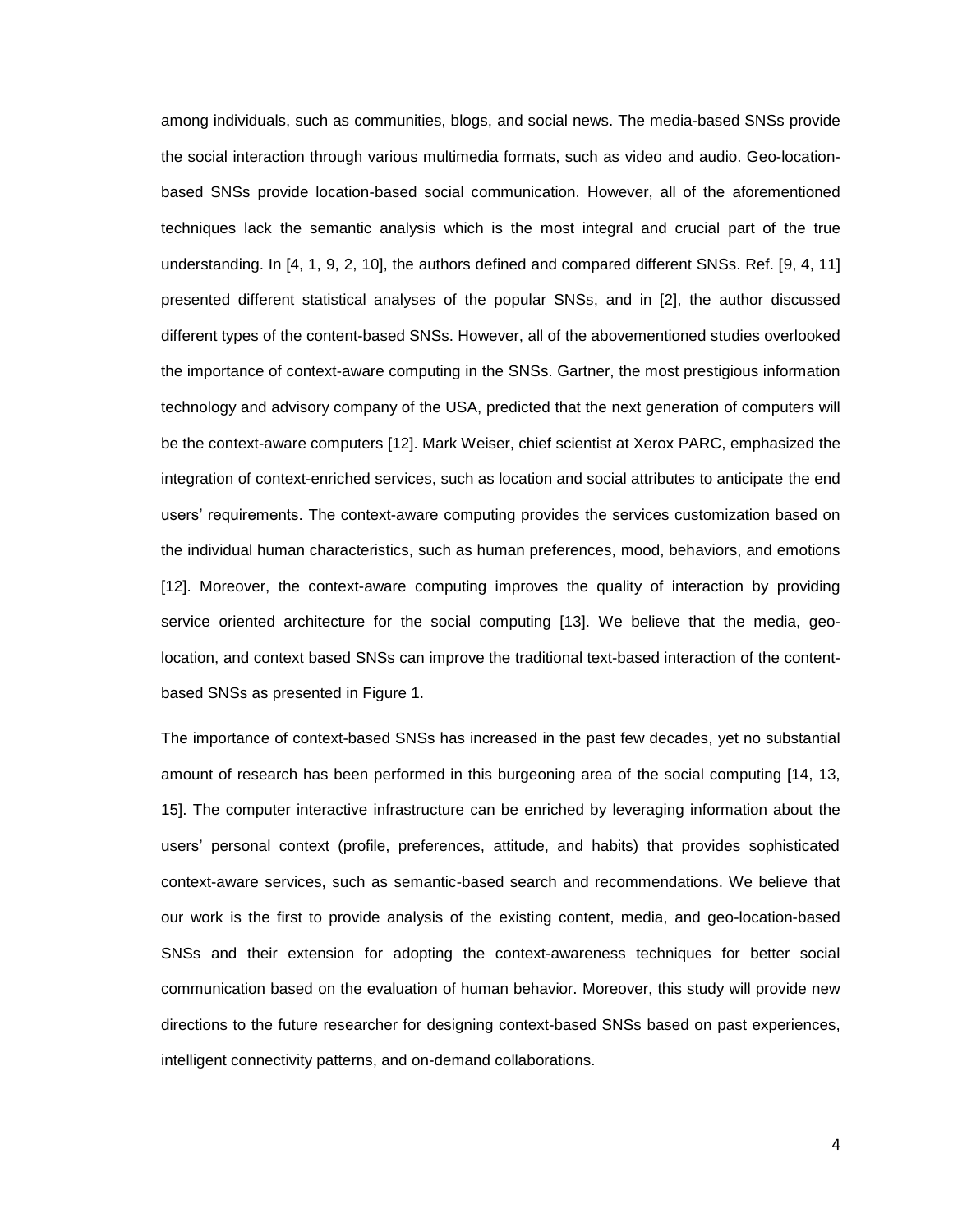Most of the content-based SNSs, such as Short Messaging Services (SMS), chatting, blogs, and Wikipedia were introduced in the 1980"s and 1990"s. The media-based SNSs, such as virtual world and video sharing were launched in 2002 and 2005 respectively. Moreover, the most promising geo-location-based SNSs were introduced in 2008 [91]. Furthermore, context-aware SNSs, such as social search and recommendations, have been attracting users' attention since 2009 through providing on-demand services to the users. A temporal timeline of the evolution of all the aforementioned SNSs are presented in Figure 2.

#### **Figure 1:** Social Networking Services Framework

The remainder of this survey is organized as follows. An overview of different context-based SNSs is presented in Section 2. Section 3 discusses various content-based SNSs, and Section 4 provides a comprehensive study on different media-based SNSs. Section 5 presents geo-locationbased SNSs. The survey is concluded with a discussion on the importance of privacy in Section 6 and a description of future work in Section 7

**Figure 2:** Social Networking Services Evolution

# **2. Context- based Social Networking Services**

In conventional social interactive environments, such as Facebook, LinkedIn, and MySpace, computers are not capable of acquiring the information based on common intelligence [16]. An integration of the contextual information with interactive computing can be a promising solution for the development of effective intelligent social communicational services [17, 18]. Following the formal definition of contextual information formulated by Anind *et al.* in [17], the term "context" refers to the relevant information that can be used for the categorization of various attributes and situations of entities, where the entities can be a place, person, or object.

There are two main categories of contextual information, namely**: (a)** physical contextual information and **(b)** logical contextual information, as presented in Figure 3. Physical contextual information can be acquired by using hardware sensors, whereas the logical contextual information can be obtained by analyzing the human habits, attitudes, and preferences [19].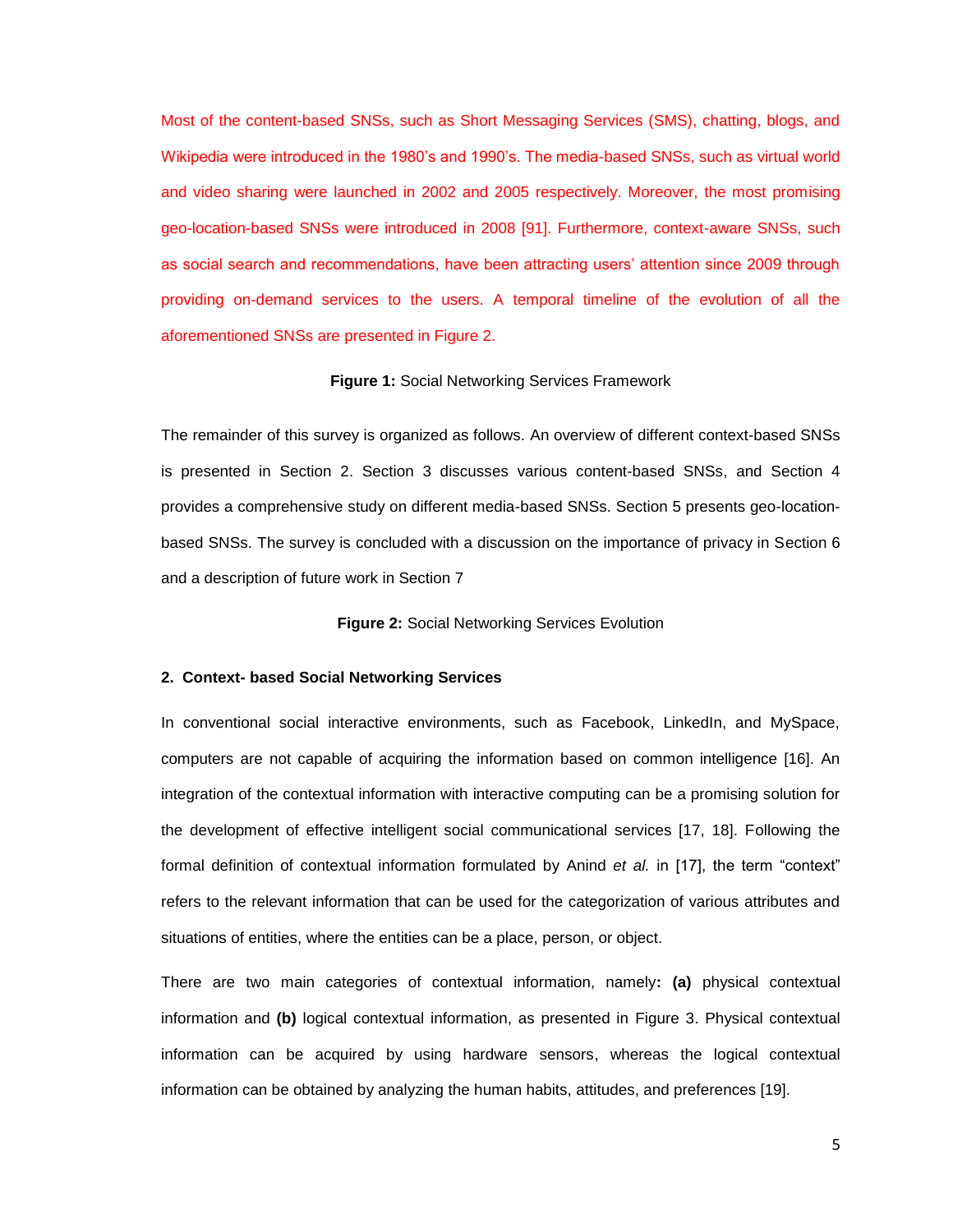As a result of the ease of application and large availability of hardware sensors, the majority of context-aware systems use physical contextual information. However, the successful implementation of logical contextual information in social computing is still a challenging task for researchers due to the high complexity of human behaviors [18, 17]. Different types of contextbased SNSs are briefly characterized in the remainder of this section.

**Figure 3:** Context-Aware Social Networking Services

#### **2.1. Social Semantics as Social Networking Services for Knowledge Management**

The context-aware SNSs provide an appropriate platform for the integration of physical and logical contextual information that can be gleaned from tagging a picture or joining different communities. Such data can also be acquired by referring to user profiles that provide static information about the users" behavior, such as interests and hobbies. The social semantic Web implements ontologies for context-based knowledge management [71]. Detailed descriptions of the aforementioned techniques are provided in the subsequent text.

#### **2.1.1. Ontologies and Semantic Web**

An ontology can be defined as a formal representation of knowledge as a set of objects, concepts, and conceptual relationships between the objects and concepts in a specific domain [17]. Moreover, ontologies establish a common understanding between humans and machines of a situation, event, or object. Valls *et al.* defined ontologies as meta-information that provides information about the inter-document relations in a machine executable format [20, 17].

The syntax and semantic based interpretation of a textual document in the Web-based systems is crucial for the retrieval of up-to-date, consistent, and accurate information. Web-based systems, such as Webmail, e-commerce, and wikis require different ontologies for the correct interpretation of logical relationships between semi-structured texts [19]. However, building a universal ontology is still difficult, especially with a large number of users exhibiting diverse backgrounds [17].

The semantic Web or "Web of data" is an extension of the current Web that complements humanreadable documents on the World Wide Web (WWW) with the machine executable meta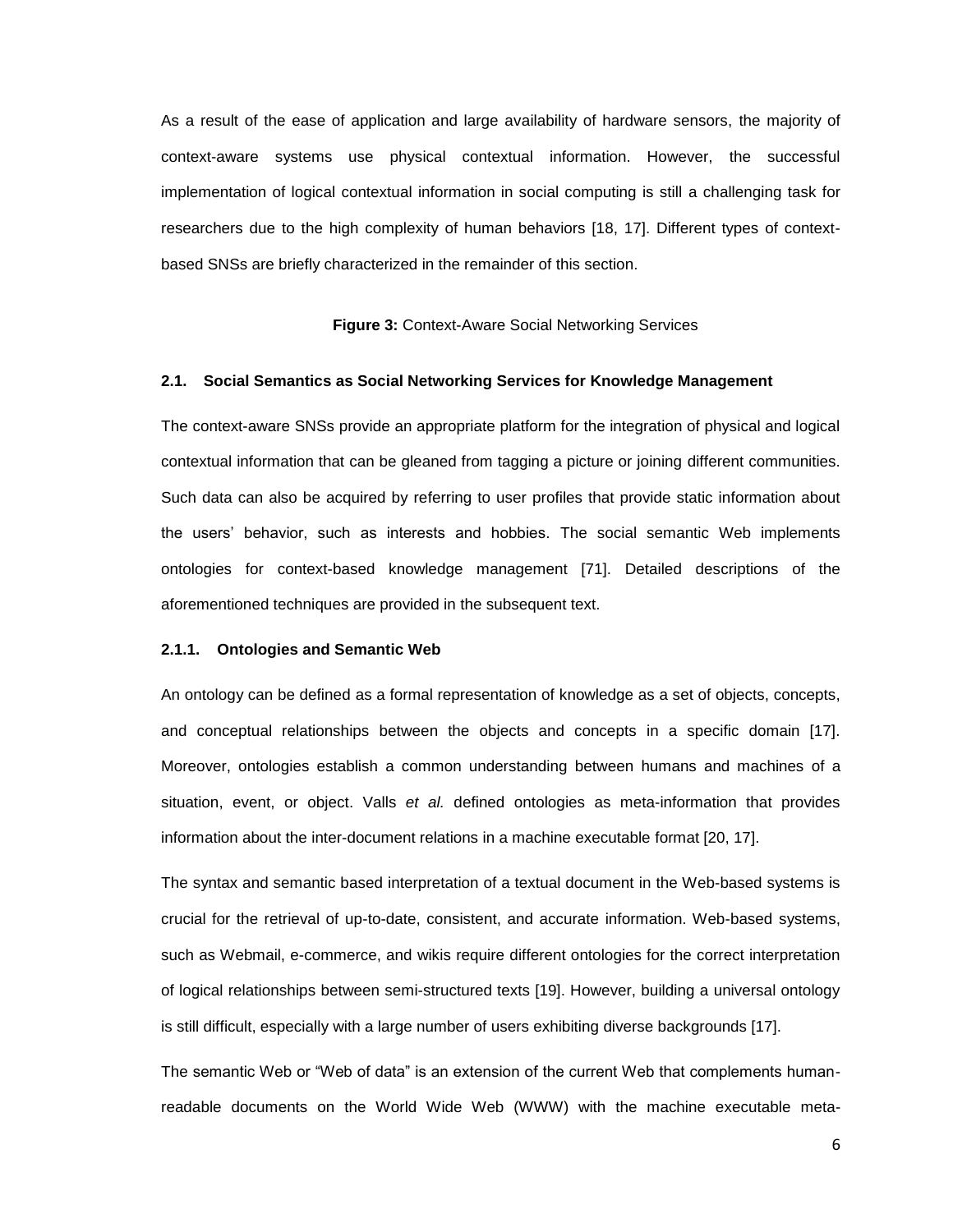information (ontologies) and encodes the Web-based information into a computer understandable format [20]. Moreover, the semantic Web allows machines to present logical connections among the information using different ontologies [21].

The most popular computer understandable format, Extensible Markup Language (XML) is widely used to represent the syntax-based content structure of documents in the Web-based applications. The heterogeneous format of XML provides ease of execution both for human and machine. In XML, semantic annotation of a document is provided in the form of metadata. The Resource Description Framework (RDF) and Web ontology languages (OWL) are the popular XML derivatives designed for the metadata definition that present the computer understandable vocabularies. Recently, Facebook announced a new platform called "Open Graph" that includes RDF based markup to incorporate metadata by adding contextual information [15].

## **2.1.2. Social Semantic Web**

The social semantic Web is the implementation of semantic Web technologies in a social networking knowledge base [20]. Friend-Of-A-Friend (FOAF) is an example of a popular social semantic Web-based ontology that provides logical and machine-understandable information about the social relations and friends using RDF and XML structures. The main feature of FOAF ontology is the high data interoperability that refers to the extendable and flexible integration with other systems [20]. In scientific literature, FOAF ontology has been extensively used for establishing logical connections among the users based on their habits and profiles. In [21], the authors apply FOAF ontology to extract user profiles and to find experts for sharing knowledge about a specific domain area. Ref. [21] presented an ontology-based semantic Web that provides a machine-readable human description (FOAF) and proposed a heuristic approach to discover and extract the information about the users from FOAF documents. Another well-known example of social semantic-based applications is a Semantically Interlinked Online Community (SIOC) [21]. The SIOC ontology is used to interconnect online community information, such as blogs, mailing lists, and Wikipedia and is usually combined with the FOAF methodology [22].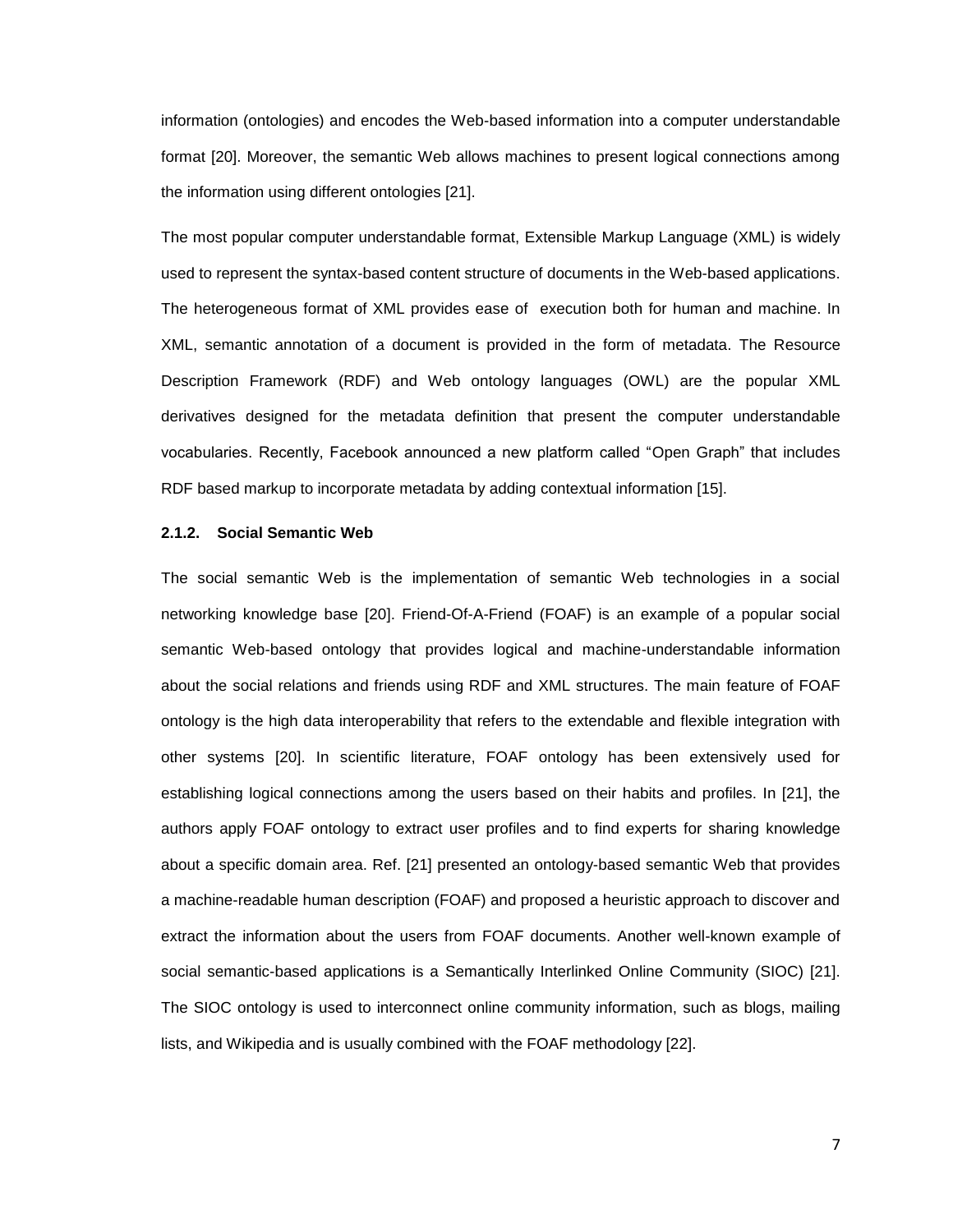The concept of the social semantic Web has also been presented in [22]. The author proposed a general categorization schema as an initial knowledge base for the construction of ontology using tags. Tagging is a popular method of organizing various types of social Web data, such as photos, Web pages, and videos. Users can store the tagged data in backlog files to share the contents with a person possessing similar preferences and interests. The authors in [22] have introduced a concept of "folksonomy", which can be defined as a set of categorized information derived from the tagged data. The ontologies derived from the folksonomy represent collective and dynamic trends of community interests from a diverse user population. The main weaknesses of using the folksonomy concept are the lack of precision, conceptual relationships, and synonym misinterpretation in the tagged data [23, 24]. However, to overcome the aforementioned limitations of folksonomy, there should be consistent and pre-defined rules or techniques to tag photos, Web pages, and videos.

Recently, a Web-based prototype has been developed that allows the ontology-based tagging of individual terms for the extraction of relevant material from scientific research papers in the area of life science [15, 20]. Ref. [15] introduced the Living Document (LD) concept that combines semantic Web (ontologies) and social Web (tagging) for additional filtering of the search results from scientific research papers. The Living Document allows the selection of related material from the available research papers, online databases, and online resources based on the case-specific ontologies that can be further extended by the user-generated tags.

The proposed approaches can be widely used in the existing content, media, and geo-locationbased SNSs (Section 3, 4, and 5) for incorporating the context-based concepts to provide more accurate and predictive results.

# **2.2. Social Search as Social Networking Services for Knowledge Searching**

The information retrieval and knowledge discovery is the main purpose of the Web search. As a result of the fast and updated information available on the Web, users usually rely on Web search engines to obtain the information. The Web search methods can be classified into two main categories [25], namely**:** (**a)** navigational search and (**b)** informational search. The navigational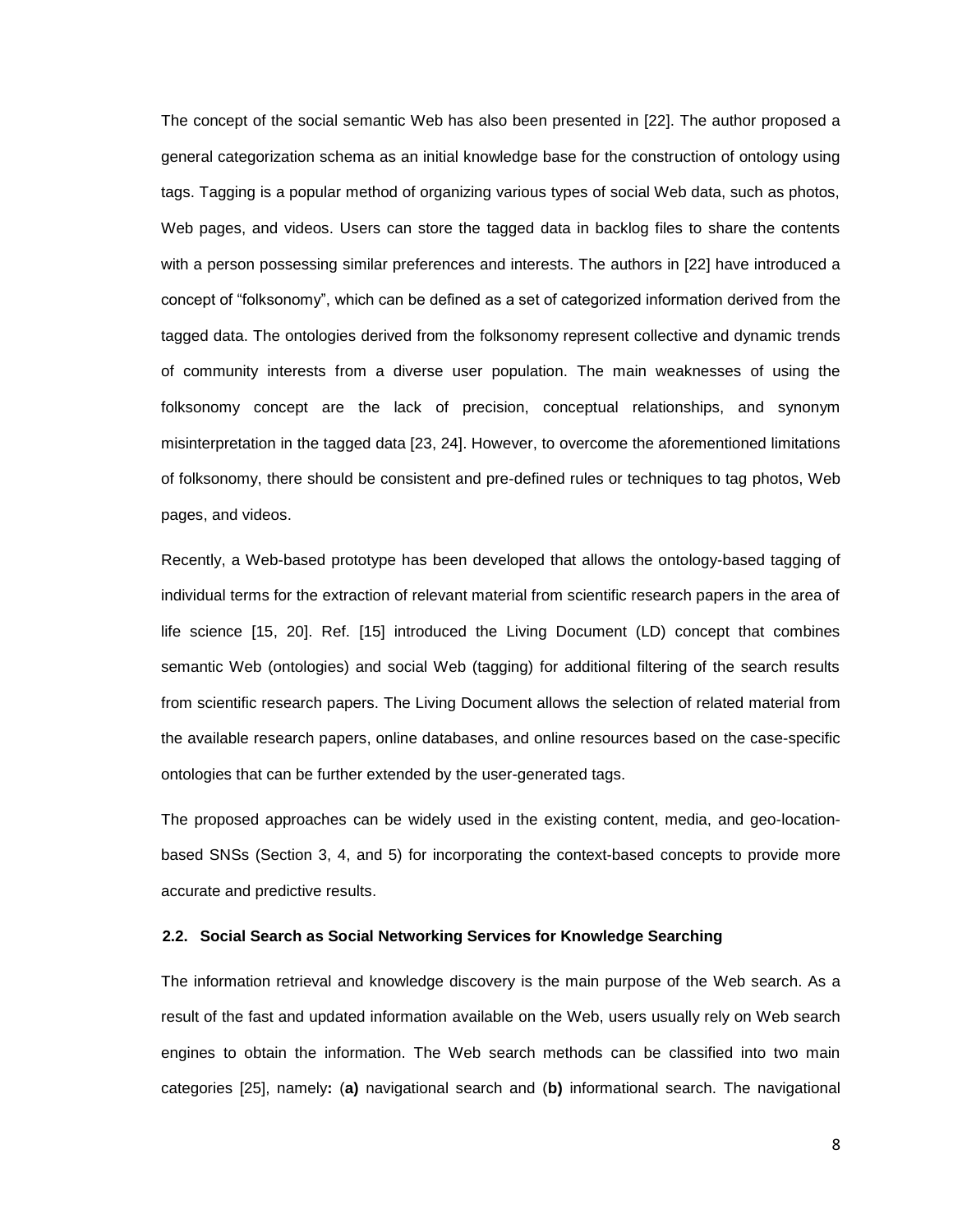search refers to a search for a particular website, whereas, the informational search focuses on clustering the information on a specific topic [25]. Moreover, a keyword-based browsing and navigation of the Web is considered a solitary activity. However, traditional search methods on the Web are specifically designed for the individual purposes of the Web users and do not adequately support the social search concept.

# **2.2.1. Role of Collaboration in Social Search**

The effectiveness of a search process on the Web-based search engines can be improved by the suggestions and assistance of a user"s friends and contacts in the social network [26, 25]. Ref. [27] defined social search as the shared efforts of a group of users to obtain the relevant information.

Collaboration is an important aspect of an online interactive society. The search engines must support collaborative interactions among users for searching the online information [28]. In such interactive environments, the searcher can get assistance from friends or colleagues to acquire the information [28]. In the searching process, users can collaborate by suggesting different keywords, query syntax, and query reformation. Moreover, the social search can improve the search results by making the user aware of proper syntax and vocabulary. Furthermore, as the users have more information about the query or keyword that has already been applied, social search can avoid duplication of the searching efforts and can provide a visualized social search interface to all the users [27].

# **2.2.2. Social Search Model**

In scientific literature, various social search models have been proposed [14, 25, 26]. Ed H. *et al.* introduced two basic social search models**: (a)** social answering model and **(b)** social feedback model [14]. In the social answering model, the user can visit SNPs (Facebook, MySpace), discussion forums, and blogs to ask for the answers that are difficult to find through the traditional keyword-based systems. Social answering systems depend on efficient recommendation algorithms for the retrieval of relevant answers [14]. A social feedback system acquires feedback from the user to rank the search result by asking for the votes, tags, and bookmarks via different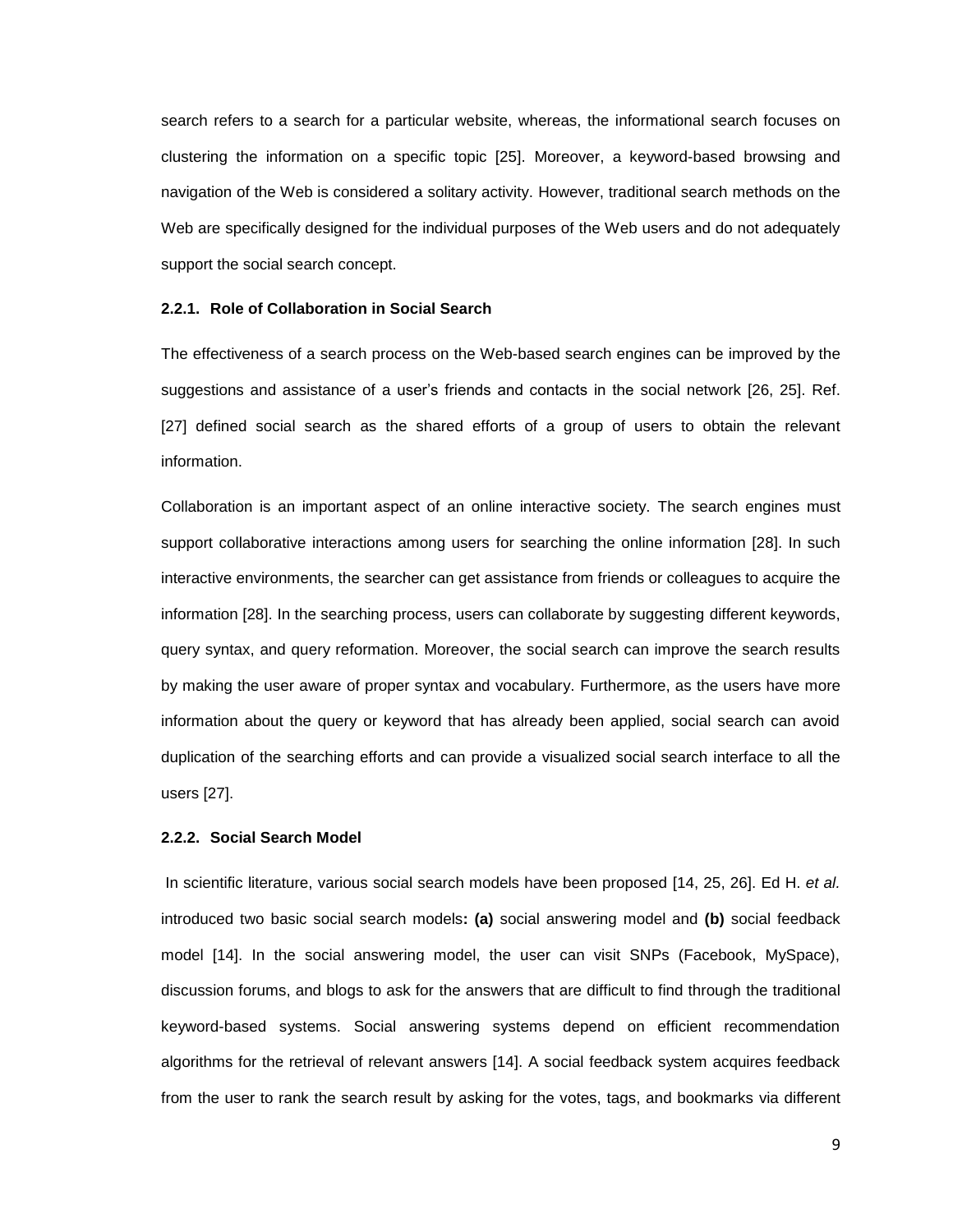algorithms, such as PageRank [29]. Moreover, various data mining algorithms can also be used to construct ontologies for efficient browsing using tags and bookmarked documents [14]. A social feedback system has been implemented as a support mechanism for the users in "Mr. Taggy", a social search system proposed by Ed H. in [14].

The analysis of social interactions among the system users can improve the social searching process [14, 25, 26]. One of the current research topics in this domain is the development of the automated search tools which enables an efficient management of all the internal communication protocols. The social search can synchronize all the collective search activities of the users. For instance, "SearchTogether" is a social search tool developed by Morris, which enables the synchronous or asynchronous communication while searching the Web [30]. Similarly, "CoSense" is developed by Sharoda and Meredith that allows a group to contribute in the process of sensemaking and information-seeking during social searches. Additionally, "TeamSearch" developed by Morris *et al.* enables a small group of users to search for the digital photos from a digital media repository [10].

The effectiveness of the social search process can be improved by the suggestions and assistance of the user"s friends. Therefore, based on the stated assumption, future Web search engines will comprise not only the information about the contents but also will contain the knowledge about the users" information seeking behavior, such as what, why, where, and when people search. The provided information may motivate upcoming researchers to design new SNSs that will complement interactive techniques and user-friendly interfaces to support social searches. Semantic based search engines, such as Bing (2009), Google (Knowledge Graph) (2012), Lexxe (2005), Swoogle (2007), Yummly (2009), and Rendipity (2012) have been gaining popularity for the past few decades [10]. Recently, Facebook partnered with Bing and introduced a social search engine called "Graph Search" that implements the search "with friends and for friends" and associates the results with friend's suggestions [31]. Moreover, the Microsoft's search services, such as Live Search, have already been replaced with the Bing search engine. Furthermore, Yahoo search is also powered by Bing [10]. However, social search is not without limitations. For instance, difficulties may involve conflicts pertaining to the selection of searching approaches,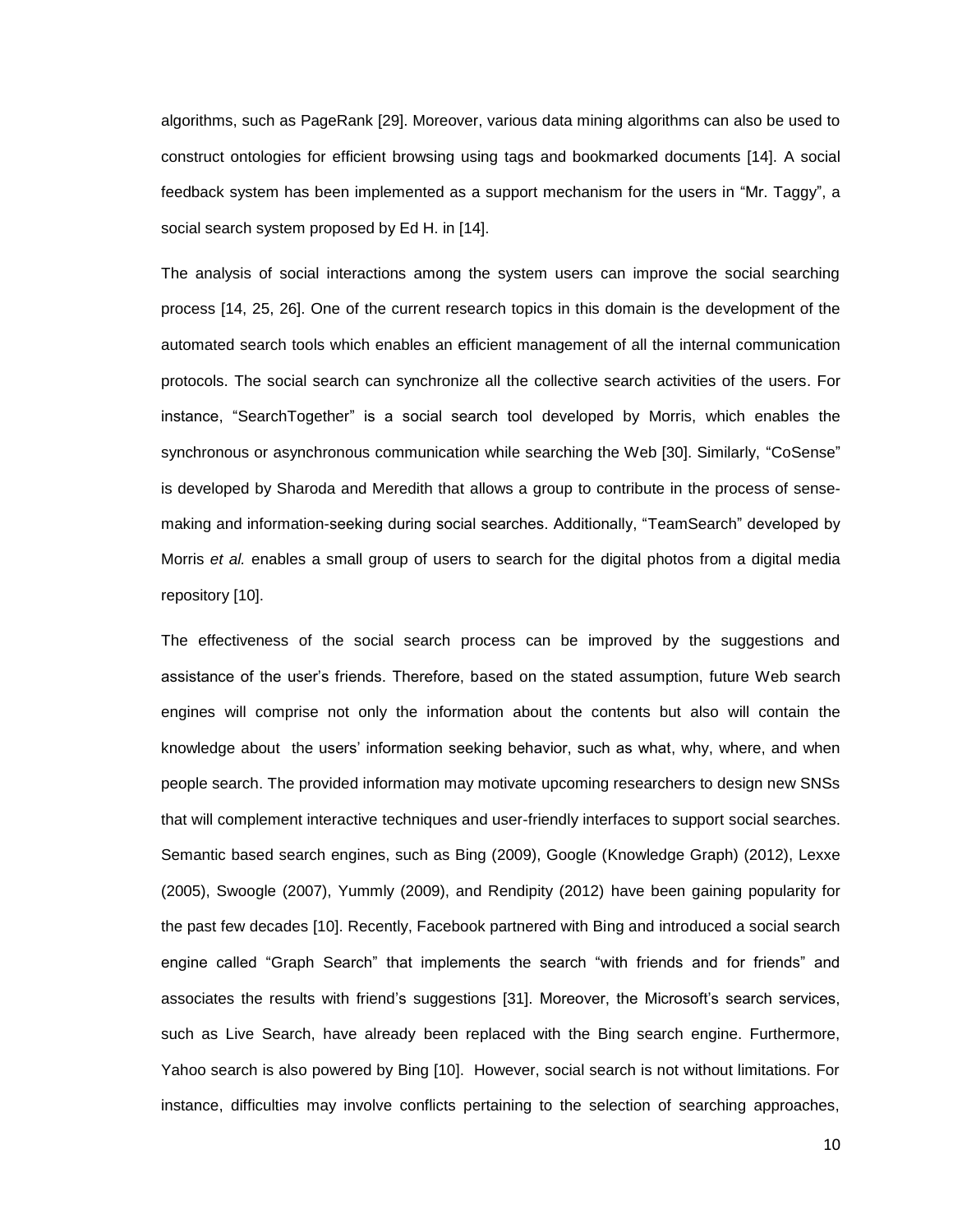such as bottom-up, top-down, and hybrid approaches [10]. Moreover, the lack of standard collaborative models for the information seeking behavior of the users makes the social search process more challenging for researchers.

#### **2.3. Context-aware Recommendation Systems as Social Networking Services**

The Web-based recommendation systems have evolved at a prodigious rate over the past few decades. A recommendation algorithm garners user interests as an input and creates a list of recommendations. Moreover, the recommendation algorithms help online users to avoid information overload by filtering the information [32, 90]. For instance, Amazon.com can be considered a good example of such systems, where recommendations of the products are based on a customer"s interests. Similarly, Flixster.com is a popular recommendation system that refers to movie files [32]. The basic recommendation systems are classified into two main categories, namely**: (a)** content-driven recommendation systems and **(b)** collaborative-filtering-based recommendation systems [33]. The abovementioned recommendation systems can be combined into hybrid multi-level structures for the better performance.

# **2.3.1 Content-driven Recommendation Systems**

The content-driven recommendation systems recommend products based on the product description and customer"s interests. Several text-based applications also use a content-based information filtering approach for the recommendation of text-based items on Web, such as online articles and books [34]. The implementation of content-based recommendation systems is based on a keyword approach. In the keyword approach, the importance of any word in the document can be evaluated by using different weighted measure techniques, such as **:(a)** Term Frequency/Inverse Document Frequency (TF-IDF), **(b)** Bayesian classifiers, **(c)** clustering, and **(d)** Decision Trees (DT) [35, 34, 69]. However, new users with very few preferences may not be able to get the accurate recommendations. The content-based recommendation algorithm relies on a sufficient number of items preferred or rated previously by the users for prediction. In such a case, two different items with similar features may remain indistinguishable when sufficient information is not available to discriminate the items [35].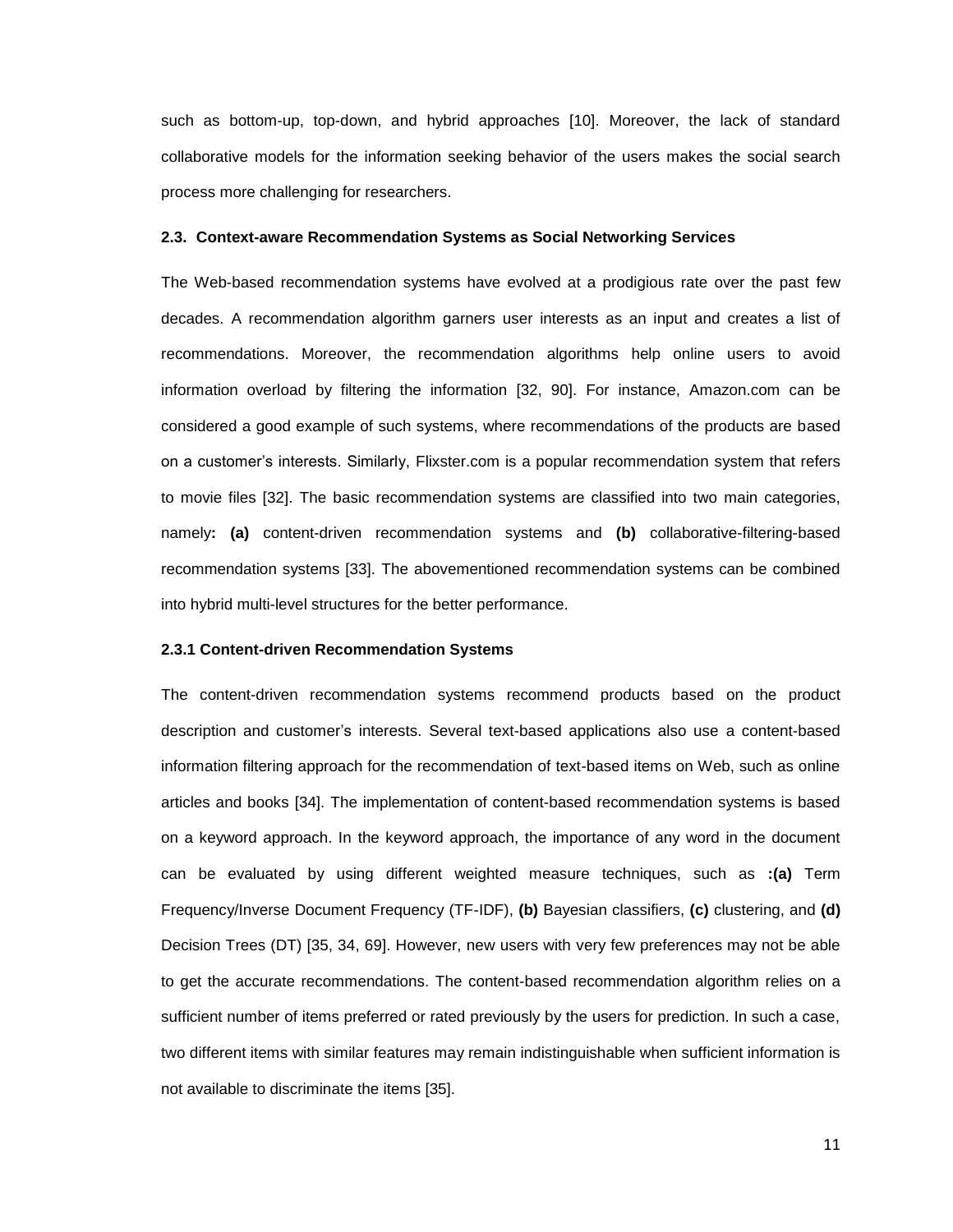# **2.3.2 Collaborative Filtering-based Recommendation Systems**

A Collaborative Filtering (CF) approach predicts recommendations by evaluating an item"s purchase history and an item"s grading criteria through similar users [36]. The CF structure presents the problem as a two-dimensional matrix comprised of pairwise values of the users and items [37]. Moreover, the CF-based recommendation system recommends items by evaluating similarities between different users who have rated the item. First, the nearest neighbors of the selected item are identified based on the high similarity patterns. Second, the selected item will be further evaluated based on the neighbors' opinions.

The CF approach has attracted much interest due to the ability of exploring the complex data patterns without extensive data collection [37]. Several successful commercial systems, such as Amazon, Netflix, and LastFM [38] use CF-based recommendation systems to generate the recommendations about items, such as news, books, and movies. However, according to Fengkun in [36], CF is unable to identify the neighbors as friends or strangers. While making decision, people usually rely on recommendations from a friend rather than a stranger [36]. Moreover, Ref. [37] compared the recommendation systems and concluded that users preferred recommendations from the friends over the recommendations made by commercial recommendation systems, such as Netflix and Amazon.

The substantial amount of work has been done in the field of recommendation systems. However, most of the existing approaches focus on recommending items to users and users to items and do not consider contextual information, such as place and time. Moreover, most of the abovementioned approaches deal with relevant items without incorporating any contextual information. Therefore, Context-Aware Recommendation Systems (CARSs) have been developed for the integration of the contextual information into the recommendation systems as explained in the subsequent text.

# **2.3.3 Context-Aware Recommendation Systems**

Various SNPs, such as MySpace, Facebook, and LinkedIn pioneered the combination of the social relationship information of users with the CF to generate advanced CF-based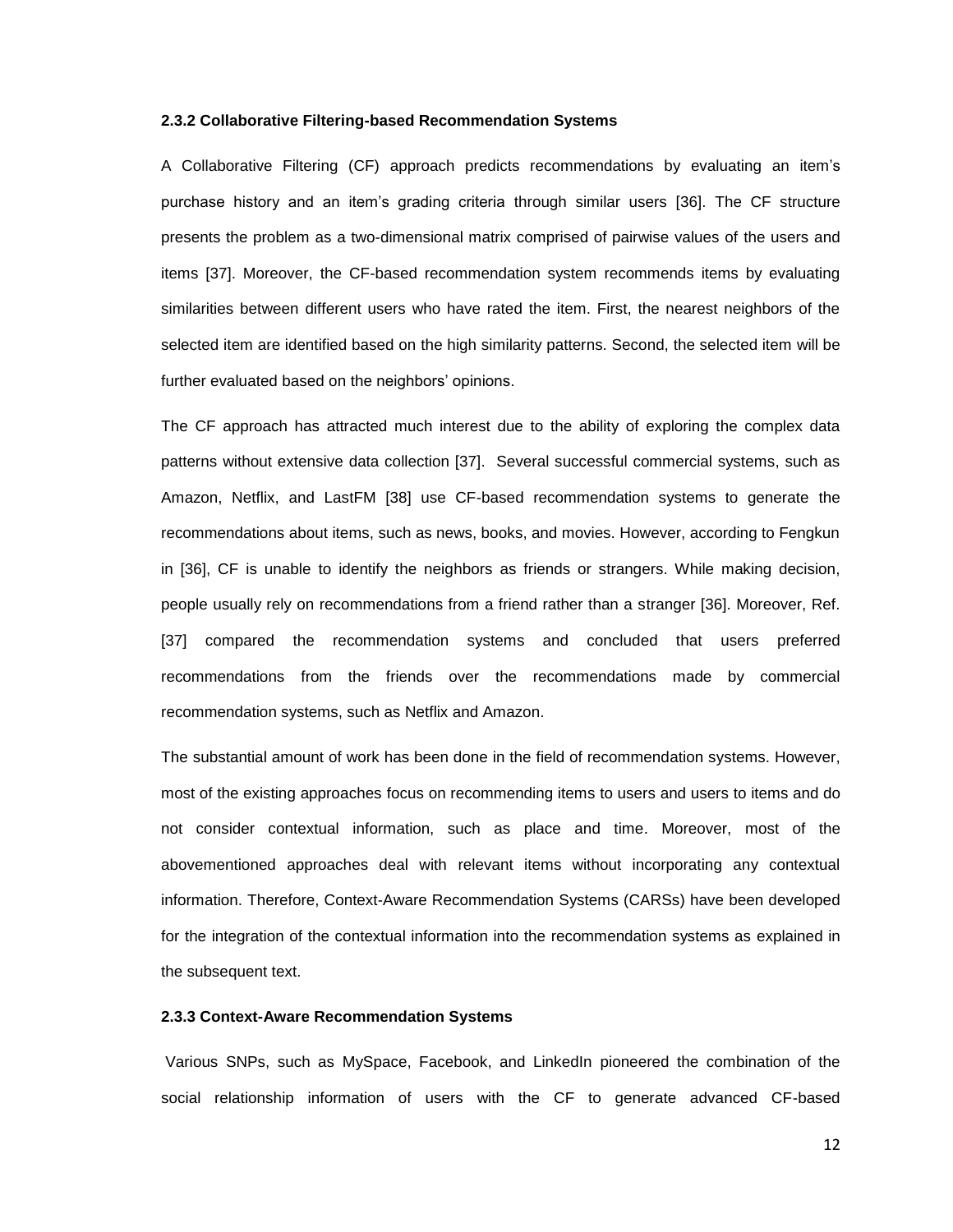recommendation systems [70]. Similarly, Liu and Lee in [36] proposed a "CF with friends" approach that selects nearest neighbors based on the social network information of the user for the product recommendations. Moreover, Ref. [36] used the social network data for the recommendations using a three-fold process**: (1)** collect data about the preferences and social relationships of the users, **(2)** develop strategies to select the nearest neighbor based on the social relationships, and **(3)** generate recommendations. Liu and Lee presented an innovative concept to enhance the recommender system. However, the analysis presented in their paper is limited to a single Cyworld Website in South Korea and most of the experiments were conducted on the social Web service simulator, which may not reflects the realistic social Web-based scenario for the users located in diverse regions [39]. Another successful application of combining CF with social network information has been observed in [70, 44].

Recently, CARSs have been discussed extensively in scientific research literature, particularly the location recommendation services for various mobile devices [40], shopping assistants [43], and conference assistants [42, 86]. Adomavicius and Tuzhilin in [40] presented a thorough review of contextual information in various stages of the recommendation process by introducing three algorithm paradigms**: (a)** contextual pre-filtering, **(b)** contextual post-filtering, and **(c)** contextual modeling. In contextual pre-filtering, the contextual information is used to select a relevant set of records in the form of ratings. The rating can be predicted further based on any traditional recommendation algorithm. In the contextual post-filtering, the ratings are predicted using any traditional recommendation system and the result is contextualized based on each individual. In contextual modeling, context is integrated into a recommendation model [40]. U. Panniello *et al.* provided a comprehensive comparative study on the abovementioned algorithms to find out which algorithm performs better than the other [44]. The authors observed that selecting pre-filtering or post-filtering depends on a specific application. However, the post-filtering approach often performs better than the pre-filtering approach in the recommendation process [44].

Another CARSs based approach has been suggested by Sieg *et al.* that present a hybrid semantic Web system that integrates the CF with ontologies [33, 41]. The authors introduced an ontologicalprofile of users based on their behavior. The user profiles are updated based on the interactions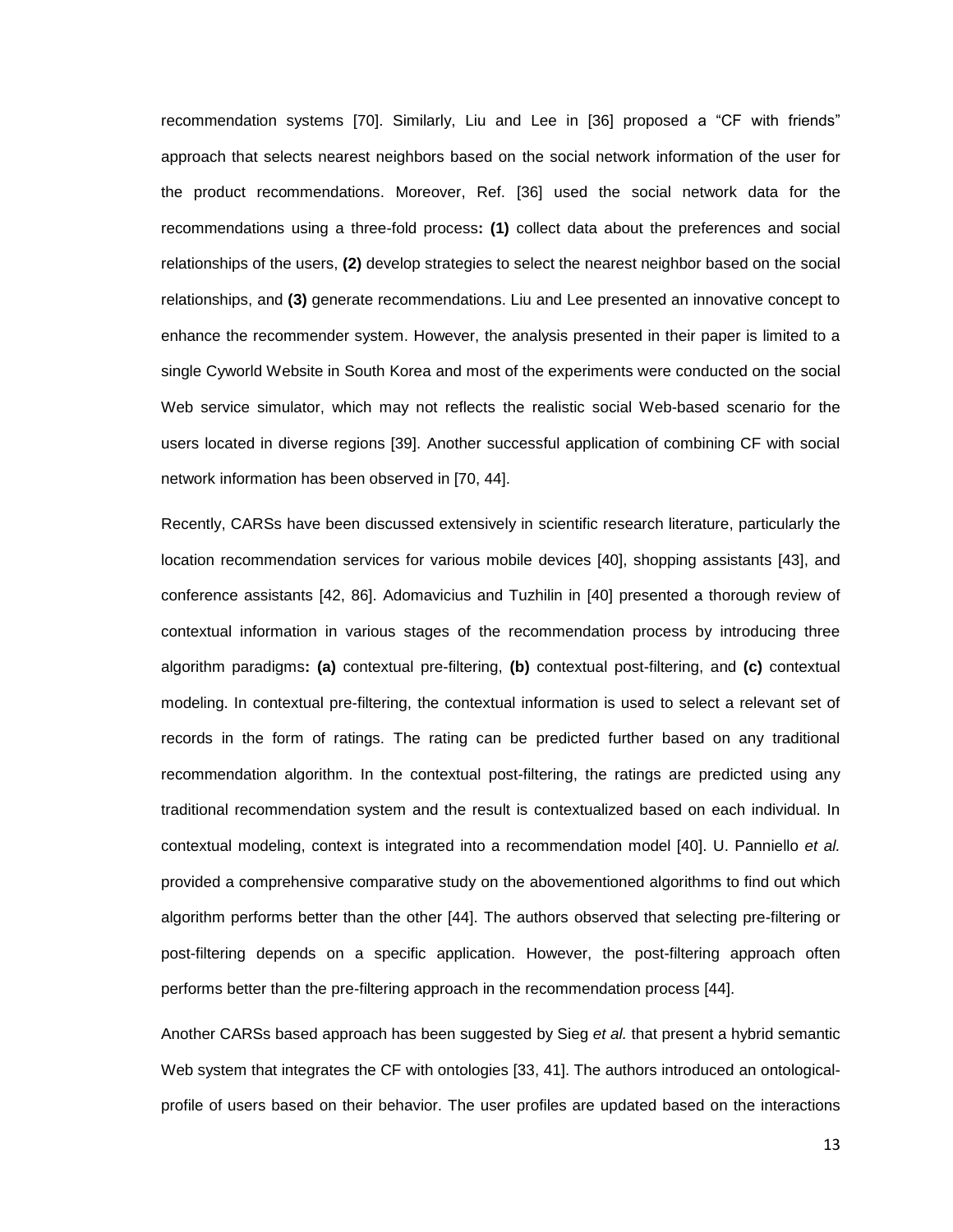and relationships among the users, defined by the ontologies. In the recommendation process, the ontology-based user profiles are compared to generate the semantic neighborhoods. However, extraction of the contextual information using ontologies is a complex process in the real life scenarios due to the multifaceted nature of human behavior.

The concept of CARS seems to be a promising solution for future generations of Social Semantic Networking Services (SSNSs) and can be easily extended by developing new modules and tools [73, 89]. Moreover, the CARS may introduce a "Trust Calculator" in future that estimates trust degree parameters of the users based on their social relationships. For instance, the users that are placed into the trusted categories would have high priority to recommend and the users not in the trusted categories would be assigned a low priority. The trust calculator can improve the performance of the recommendation systems by reducing the number of users to be evaluated by selecting best neighbors. However, CARSs can be sensitive to popularity bias, prefix bias, perceived reliability, and noise [10].

### **3. Content-based Social Networking Services**

Content-based SNSs are primarily textual and provide basic computer-mediated communication that promotes the text-based interaction among individuals. However, the functionality of the content-based SNSs can be further extended by incorporating media, geo-location, and contextbased SNSs. The contents of content-based SNSs are generated by the users. Therefore, the successful implementation of content-based SNSs depends on the willingness of the contributors to share information [45]. Using the context-based SNSs as described in the Section 2, existing content, media, and geo-location-based SNSs can be improved through the integration of the contextual information, such as contents, audio/video streaming, and location. Basic contentbased services are surveyed in the rest of this section.

#### **3.1. Community-based Social Networking Services**

The computers can provide an interactive environment for the social collaborations. The development of the social interactivity can be accomplished through a concept of virtual communities. A virtual community is an online community that allows the text based interactions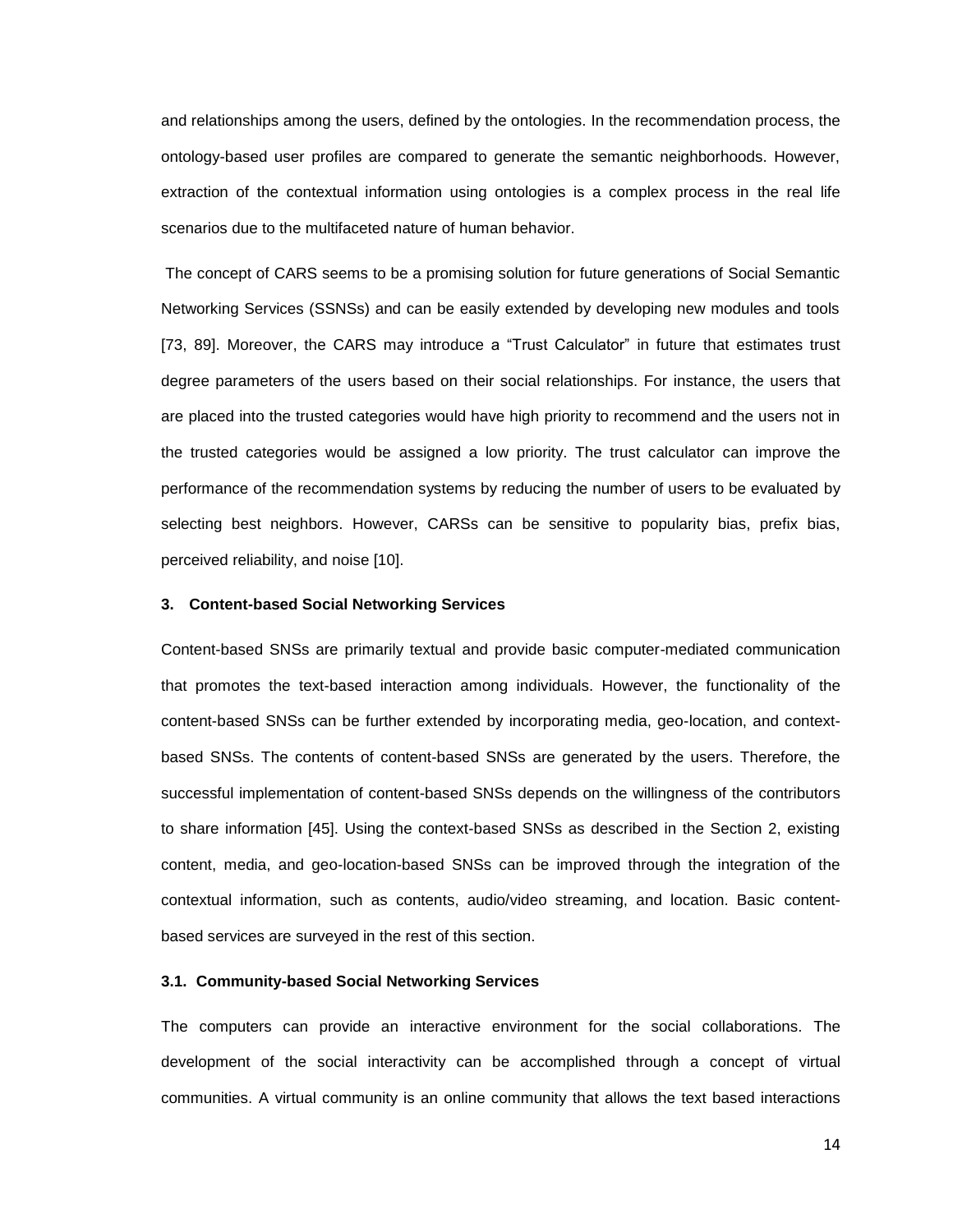[46, 11, 47]. Moreover, the interactions in virtual communities are either based on the common objectives or common interests. Furthermore, online communities are useful in various application areas, such as**: (a)** business, to solve the problems in workplace, **(b)** education, to disseminate the knowledge, and **(c)** health, to discuss the treatment related issues and to deliver the healthcare services [11, 48, 72]. A radical expansion of community-based SNSs has been observed over the past few years [46, 11, 48]. However, verification and authenticity of the information delivered through such platforms are still challenging components in the community-based SNSs [11].

#### **3.2. Blogs**

A Web blog is another popular content-based SNS that provide a chronological order of the Web links that can be archived, updated, and searched [49]. The blogs provide services that are comprised of**: (a)** archiving of the past contents and **(b)** updating the records of previously visited blogs [49]. Moreover, blog provides updated information about particular topics and allows readers to post the comments in response to certain subjects. Readers prefer to visit blogs frequently rather than static Websites because the contents of the blogs are continuously updating [49]. Moreover, blogs leave the old contents to be used as a future reference in the form of archives [50].

In scientific literature [49, 50], blogs have been used as**: (a)** pedagogy management tools, **(b)** assessment tools, and **(c)** e-learning tools. Ref. [51, 50] described the role of blogs in the field of academia. The blogs can be used for building a knowledge-base in the formal instructional setting and address wider audiences than the conventional teaching methodologies [50]. For instance, in [51], Trey and David incorporated blogs into a graduate course where students used the blogs to post their ideas along with the relevant Web resources and created a distributed knowledge-base of the research literature. Similarly, Ref. [50] demonstrated the use of aggregators in the research so that the students could get updated information about the newly published research. Moreover, blogs have been used successfully as an e- learning tool to support mutual, collaborative, and social learning in distance learning courses [53]. Furthermore, blogs offer a clear advantage over online communities, because blogs archive the previous collection of resources with the new one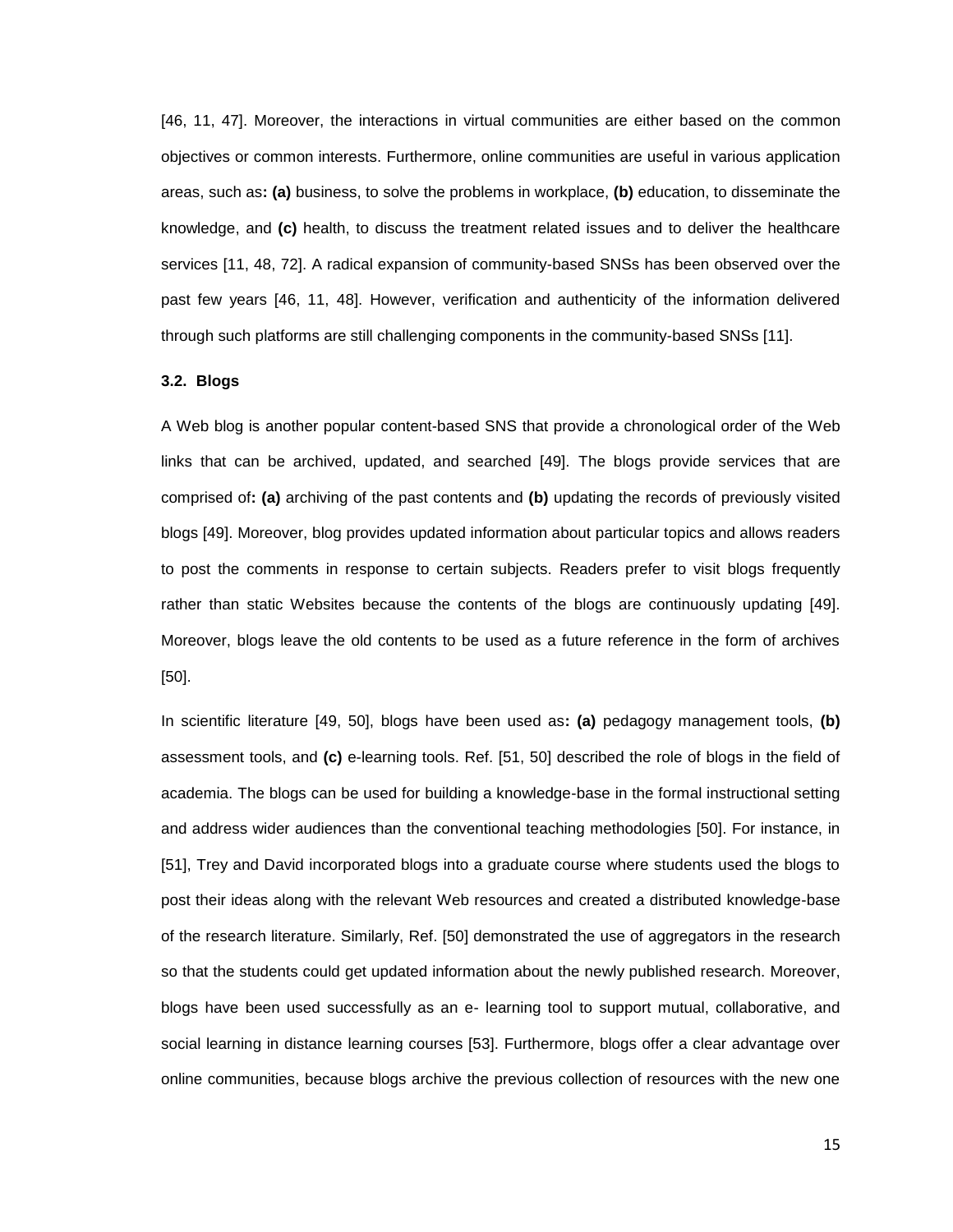for current and future use [51]. The scientific literature also witnessed the wide applicability of blogs in various areas, such as in politics and business [53].

#### **3.3. Wikipedia**

A Wikipedia is the most famous free online encyclopedia service that allows users to participate in the process of creating, deleting, and editing the contents of the Web pages. Currently, the Wikipedia is comprised of more than three million articles in more than three hundred languages [52]. The Wikipedia is based on a software called "Media Wiki" that allows the content management by easily creating and editing the Web pages using a text-editor. Moreover, the Wikipedia provides learning collaboration and knowledge sharing facilities in a very flexible manner. The Web users do not need to have prior technical knowledge for editing or adding the contents in the Web pages. However, the contents of Wikipedia are not machine-interpretable and are always presented in plain text [54]. Moreover, summarizing similar contents and gathering the scattered information about a specific topic presented in the different articles are still issues that need to be addressed [52]. Furthermore, the credibility of Wikipedia is doubtful due to the malicious and unproductive edits that disseminate inaccurate information [54]. Finding accurate strategies to overcome the abovementioned limitations are the current challenges for future researchers.

#### **3.4. Micro-blogging**

A micro-blogging service is a content-based SNS that is gaining popularity due to the rapid communication and cross-platform accessibility [55, 85]. Different services have been designed based on the micro-blogging, such as Twitter that share up-to-date information in a rapid manner [56]. Recent studies show that Twitter is becoming more popular and specifically recommended in disaster management [57, 84]. One popular use of Twitter is the rapid and real-time communication of situational awareness for disaster management [56, 55]. Moreover, many political campaigns in the United States of America used Twitter as a communication forum [56].

# **3.5. Social News**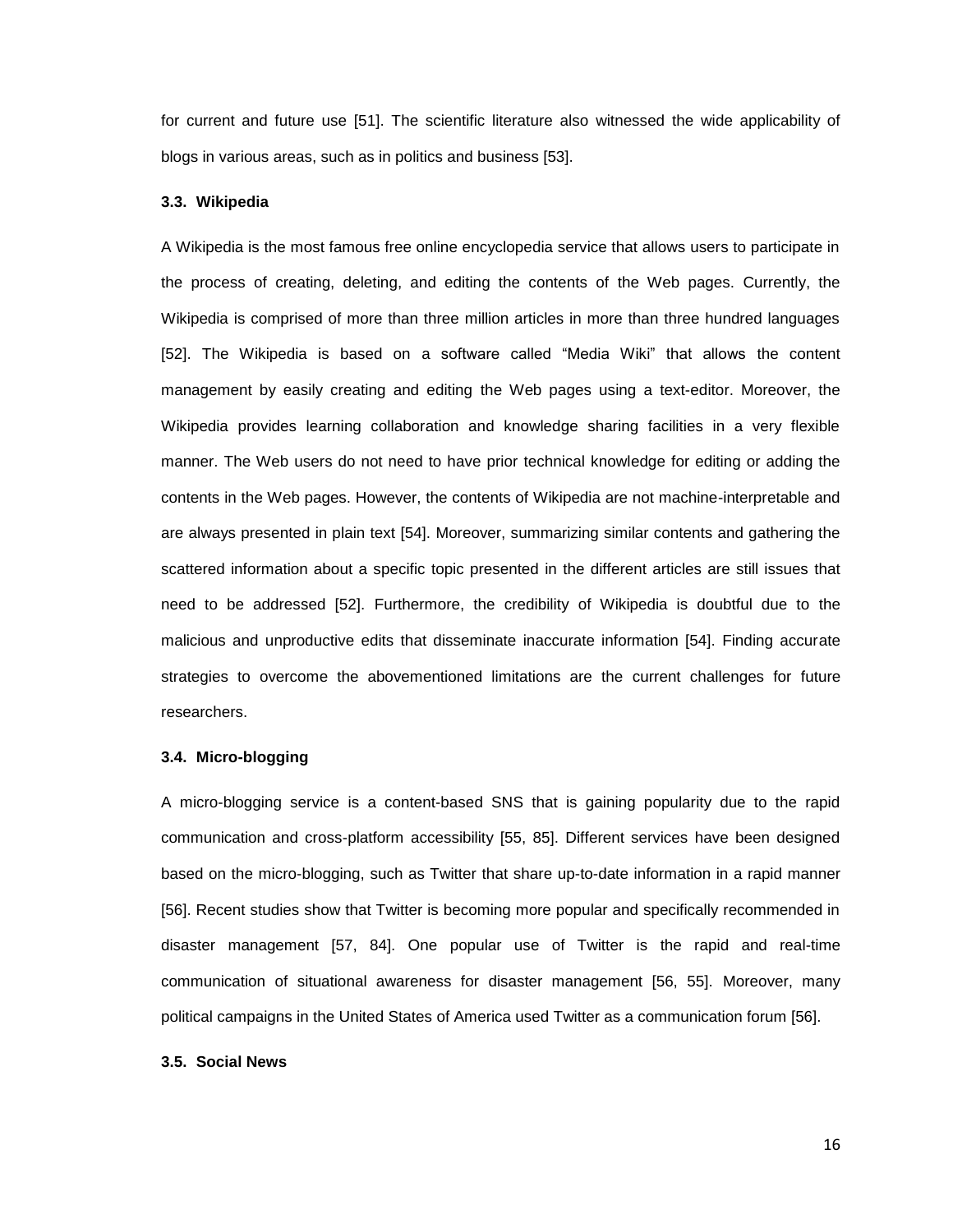The concept of social news shares a collective vision of the individuals" opinions and perspectives about particular news. In contrast to formal news publishing, where the information is only broadcast, social news is a promising Web 2.0 application where the news and stories are ranked based on the popularity [74]. For instance, Slashdot allows users to post comments on the latest news related to science and technologies. Reddit introduced a concept of voting on the articles and offers the communities for specific types of news where users can post their comments related to any published article. These communities can also form a group in favor of or against the addressed issue. Moreover, Newsvine and Digg [58] are popular social news services [58]. Newsvine mostly focused on customizing the latest news based on the users" preferences and Digg allows users to submit relevant links and reports different news stories [58].

# **3.6. Tagging**

A tagging is the way of semantically describing an entity that can be used for the future references through browsing and searching [57]. Currently, tagging is used to annotate various functionalities. For instance, Ref. [59] presented a state-of-the-art graph-based learning algorithm for the document recommendation in social tagging services. In the aforementioned approach, the closest documents that have not been tagged previously will be recommended for the future tagging. The algorithm shows promising results when compared with the existing conventional recommendation algorithms. However, the author focuses only on the text documents recommendation. Moreover, the algorithm needs to be more scalable so that the approach can be implementable to the large datasets.

#### **3.7. Chatting**

A chatting service refers to the online direct communication and transmission of the text-based messages. The concept has extended further as multicast and voice/video on-line communication. The chatting service is one of the most popular content-based SNS, where users can communicate online with the friends and strengthen their social ties. For instance, MSN Messenger, Skype and Google chat are popular examples of the online communication platforms.

# **4. Media-based Social Networking Services**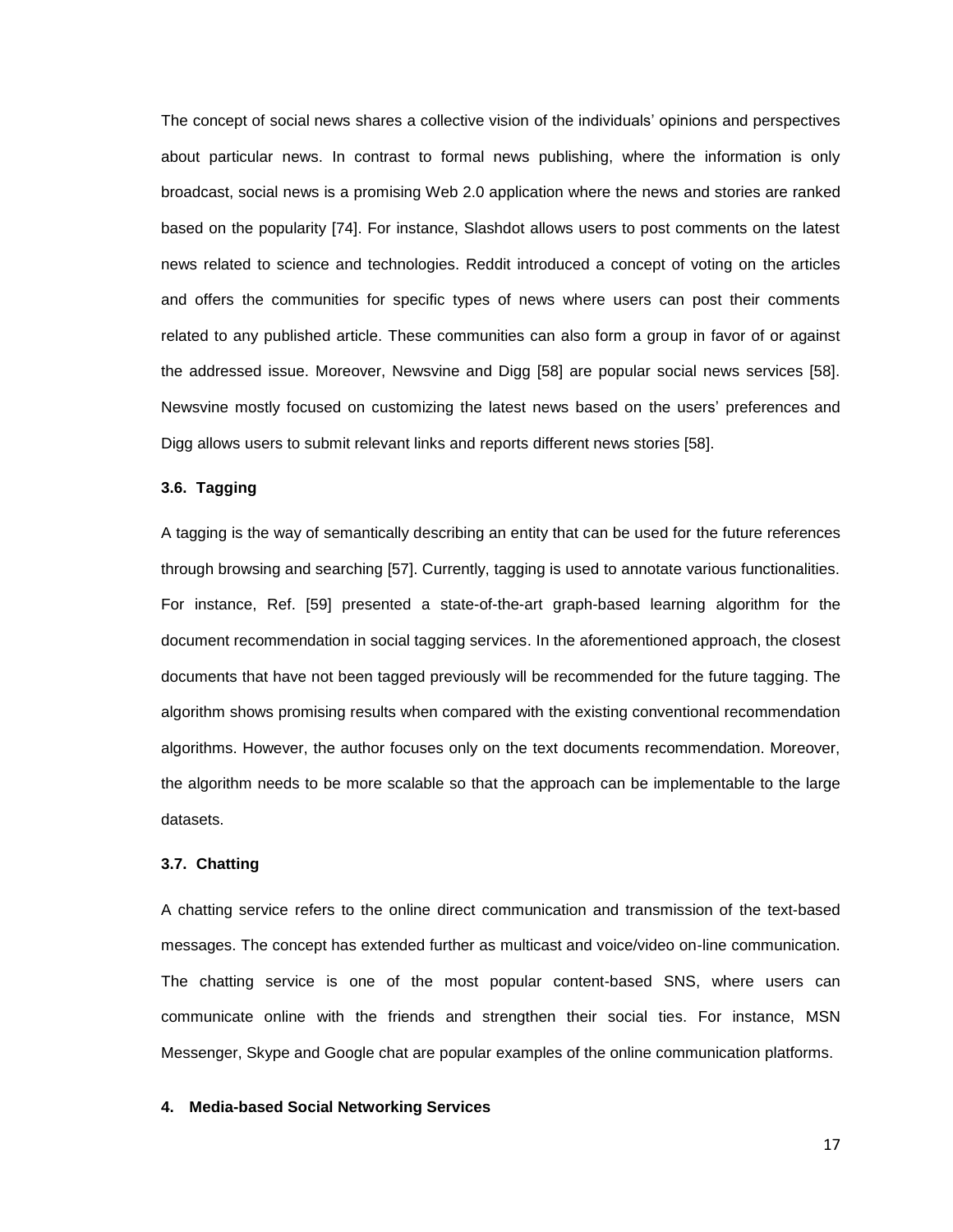A media-based SNS establish a social connection among users through the various multimedia formats, such as video and audio. Unlike content-based SNSs, media-based SNSs have a high level of interactivity [60]. Different types of media-based-SNSs are characterized in the following subsections.

# **4.1. Photo and Video Sharing**

In recent years, we have witnessed a rapid growth of media-based SNSs, designed for providing interactions between the users within communities by sharing multimedia streams, such as photos and videos [60, 61]. The most popular SNPs that use photo/video sharing SNSs are Flicker, Instagram, and YouTube [60, 87]. The photo/video sharing SNSs are popular due to their vast array of functions, such as**: (a)** real-time photo exchange **(b)** tagging, to describe the contents of an image **(c)** frame, that allows users to interpret a portion of an image **(d)** favorites, that allow users to select the most memorable collection from the group of images, and **(e)** comments, that allow annotation of the image in an appropriate manner [60, 3].

The photo/video sharing SNSs have been used extensively in business. Nov *et al.* in [60] incorporated photo/video sharing SNSs in the Integrated Marketing Communications (IMC) model to promote online communication between various companies and the customers. The use of photo/video sharing SNSs has dramatically improved the way consumers receive and react to the market information [60].

# **4.2. Social Virtual World**

A concept of Virtual World has emerged from adopting the characteristic of Interactivity from the social networking and three-dimensional space from the online gaming. The virtual world can be defined as an online community based on the simulated three-dimensional digital space [62]. The Web users participate in the virtual world through artificial agents or avatars that are graphical representations of the participants. The avatars can interact with the dynamic and rich environment by communicating through the voice and can perform different actions, such as walking, driving, and dancing. Moreover, the virtual world provides a sophisticated mean for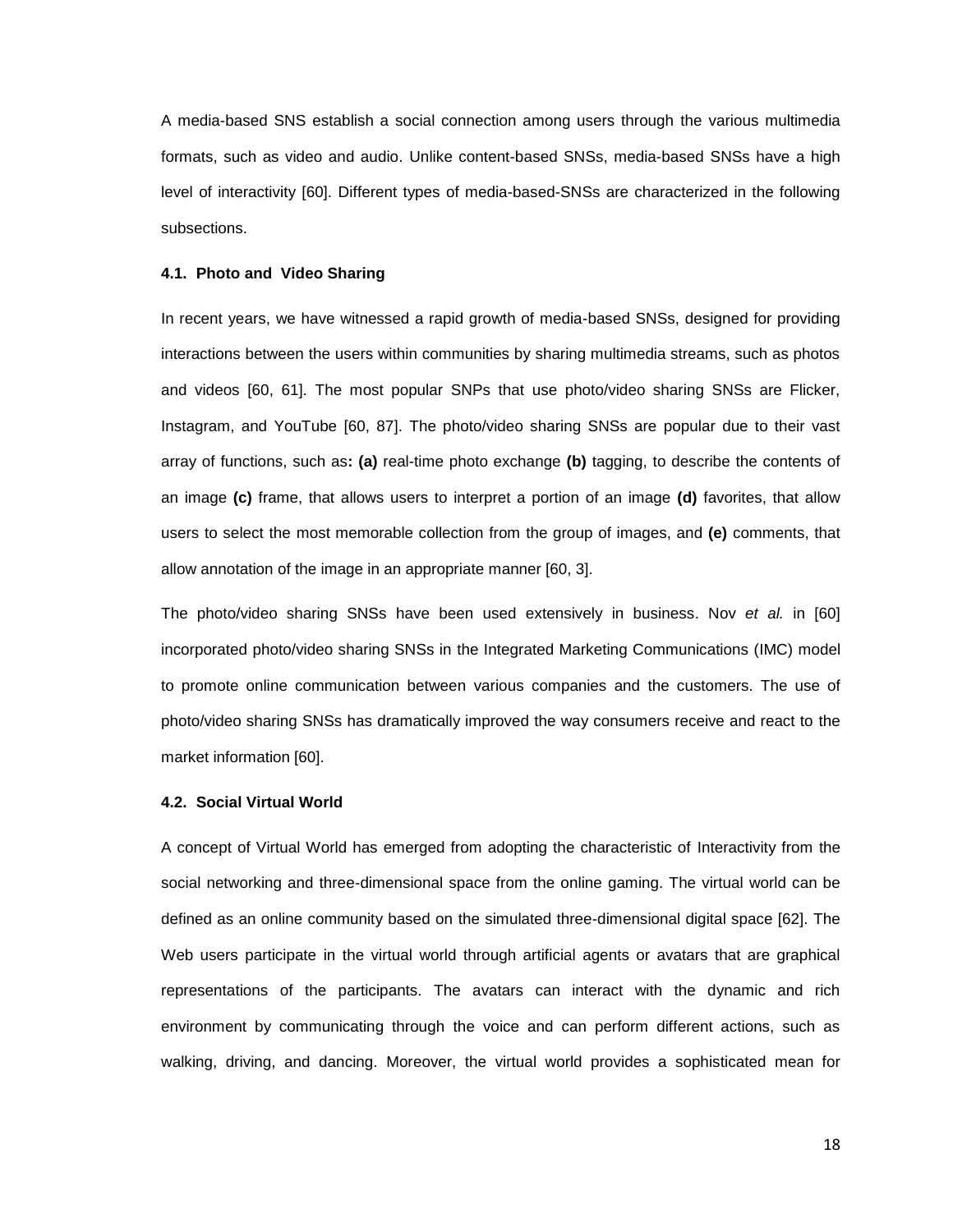stepping into a simulated social interactive environment that reflects the realistic communication scenarios and human cognitive behaviors [64].

The basic motivation behind the use of virtual world is the cybernetic articulation of users" social, personal, and business activities. Using simulations, users can participate in any domain including, office work, social interaction, and business. For instance, the Keneva is a 3D virtual world that extends the social computing from the 2D to 3D interactive environment [65, 88]. Moreover, Keneva allows users to**: (a)** create a personalized profile, **(b)** join different groups, **(c)** interact through the messaging, blogging, 3D avatars, and **(d)** invite the friends from a contact list on different events that are virtually organized by the registered users. Furthermore, Moove, There.com, and Activeworlds are popular examples of similar social virtual world [62]. According to a Report, currently, 27 million active users of Facebook are associated with virtual world [75].

# **5. Geo-location-based Social Networking**

The location-based SNSs are gaining popularity due to the advanced location-oriented hardware and software technologies, such as GPS-enabled devices, wireless communication technologies, and Internet connectivity through WiFi [6].

A holistic location-based social networking system termed as "GeoSocialDB" is introduced by Counts and Marc that provides the following location-based social services**: (a)** location-based news feeds **(b)** location-based news ranking, and **(c)** location-based recommendation [63]. Moreover, Zheng *et al.* [6] specify three major research issues that need to be addressed in the scalable implementation of location-based SNSs, namely**: (a)** designing a location-based query operation for the optimized query performance, **(b)** designing privacy-aware queries to protect the user location privacy, and **(c)** utilizing materialization techniques to accelerate the performance in terms of computation overhead and query response time [63, 6].

In real life scenario, people usually plan to visit places of interest while traveling to an unfamiliar location. However, proper travelling plans are not known in advance. To solve the aforementioned problem, GPS-trajectory-sharing presents an interactive approach to represent user"s travel experiences and can provide reference for other users during the travel planning process to the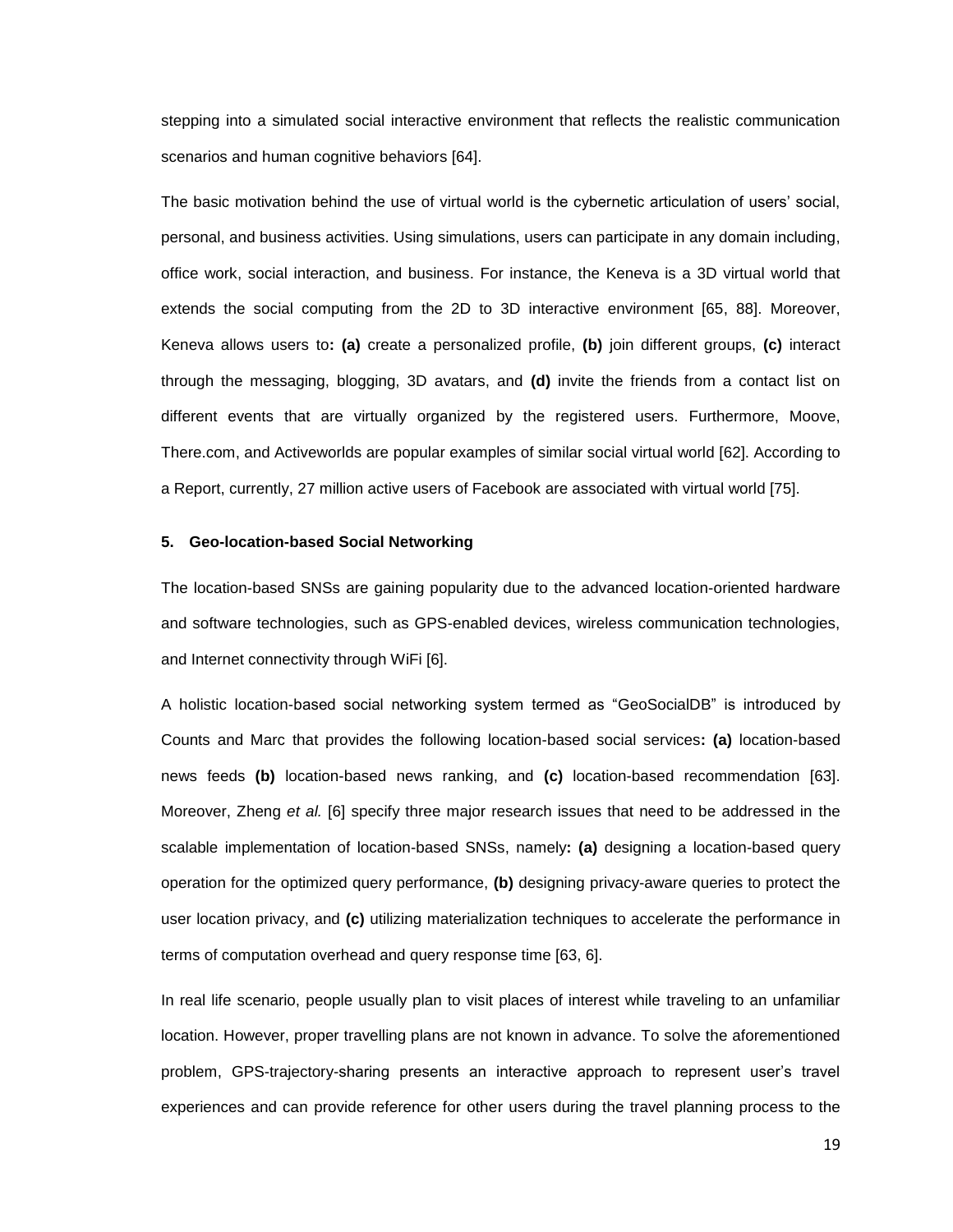unknown places [6, 5]. One"s visited location histories can be tracked with a sequence of timestamped locations, called trajectories [7]. The trajectories physically connect the visited locations in the world and provide information that can be further used for the experience sharing and geotagging multimedia content [7, 8, 6]. In the scientific literature [63, 5], various location-based SNSs have been discussed, such as GeoLife [7]. The GeoLife service performs three basic operations**: (a)** shares the life experiences, **(b)** provides the travel recommendations, such as top interesting locations, and **(c)** provides the friend recommendations based on the similarities among the location histories. However, an efficient approach is required to retrieve the user"s desired GPS trajectory from a large-scale accumulated GPS dataset.

The most popular mobile devices, such as smart phones and location based mobile social networks, such as FourSquare [66], SoLoMo (Social Local Mobile) [67], and BrightKite [68] are gaining interest of the researchers, where the users can share the location with friends using the friendship networks. Based on the scientific literature reviewed, we observed that for the accurate implementation of location based SNSs, there are two key challenges**: (a)** up-to-date information about the venues, such as nearby restaurant management, menu, food prices, and quality of food and **(b)** popularity ranking of the venue [96]. We believe that the above mentioned challenges can be address by introducing physical and logical contextual information in the current Geo-locationbased SNSs.

## **6. Privacy in Social Networking Services**

All of the aforementioned SNSs strengthened the social connections by allowing users to create the profiles, join various social groups, and find friends with the similar interests and hobbies. However, the users of SNSs reveal significant amount of personal information, such as contact information, photos, profile, and interaction patterns. Proliferation of the personal information may present a variety of risks for individuals, such as identity theft, cyber stalking, and unintentional fame [78]. Recently, many incidents of privacy breaching have been reported on the various SNSs. For instance, the beacon application [77] of Facebook gathers all of the information about users" online activities without users" permission and Quechup [76] has been reported to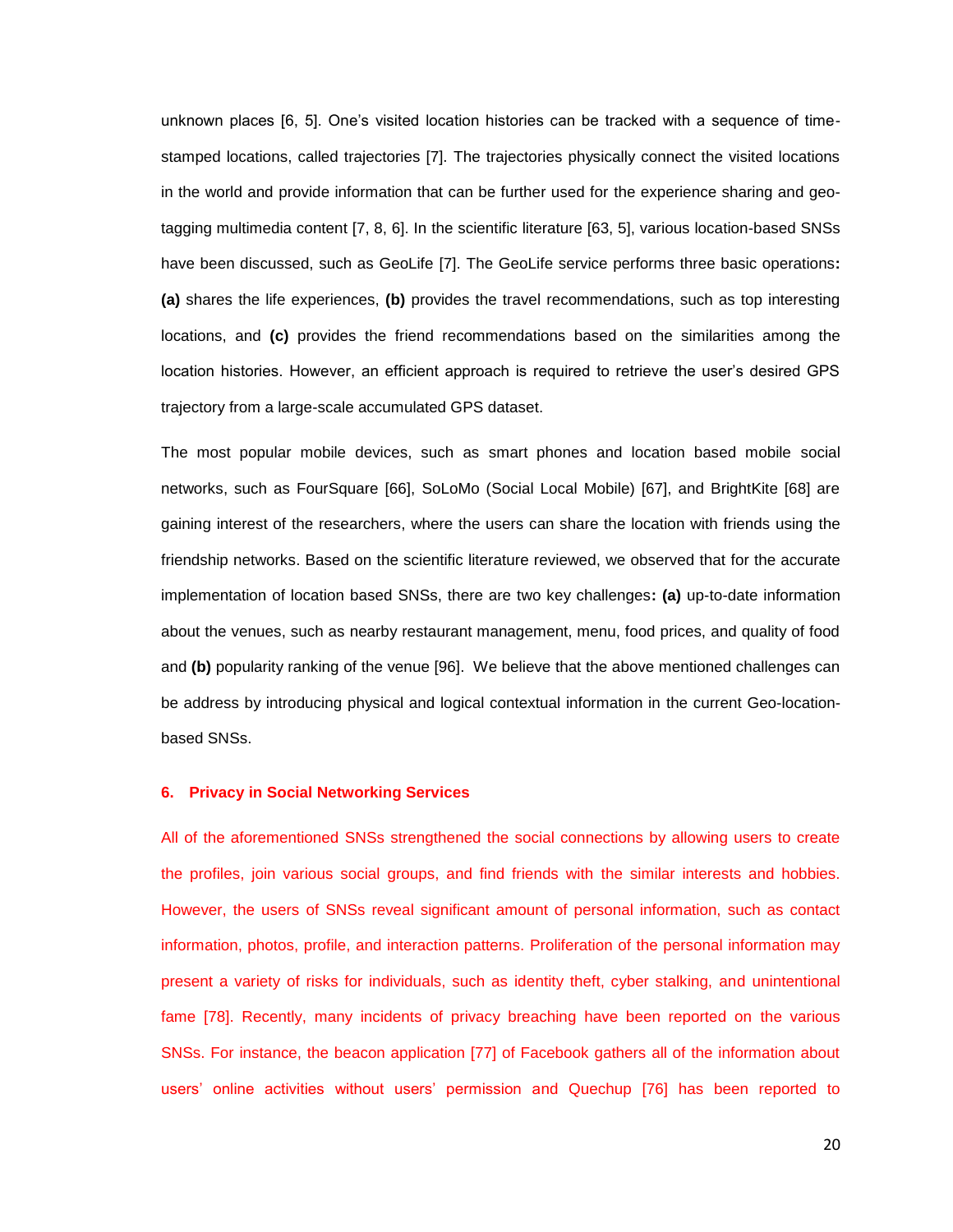illegitimately access users' contact list for viral marketing. Therefore, privacy concerns in the SNSs have been extensively addressed in the research community. The personal information of users' needs to be protected from**: (a)** other unauthorized users in the social network and **(b)** social network services providers [78].

An architecture termed as "FaceCloak" has been presented by Wanying *et al.* that enforces the users" privacy on social networking websites and allows the users to shield personal information from other anonymous users [78]. Moreover, Anderson *et al.* [79] proposed another privacyenabling client-server social networking architecture in which the server is untrusted and acts as an interface to a content delivery network, whereas clients are responsible for data confidentiality and composed of many software layers, such as application layer, data structure layer, cryptographic layer, and network layer. The proposed architecture protects the users" social information, such as profile information, messages, comments, and friendship links from the unauthorized access.

The issues of privacy in centralized SNSs arise mainly due to the fact that in the centralized social networks, all of the users" data resides at the central server owned and controlled by the service provider [79, 80]. The SNSs providers deploy expensive hardware and software platforms and provide the SNSs to the users without any cost. In return to these free of cost services, users provide their private information to the SNSs provider, which can be easily exploited by the SNSs providers [80]. The scientific literature provides the solution of the aforementioned problem in the form of distributed social networks. The foremost advantage of distributed social network is that there is no central entity controlling the users" personal data because all of the data is stored locally on the user devices. The users have complete authority over their personal data. Moreover, users" personal data, such as the contextual information, can be stored in the encrypted form to make the data more secure against unsolicited access by the malicious users or any third party service provider. In scientific literature, there are numerous attempts [81, 82, 83], based on the distributed mechanism to address the privacy issues of SNSs. The common aspect of most of the proposed techniques is their emphasis over the exploitation of distributed systems to protect users" personal data from the malicious attacks.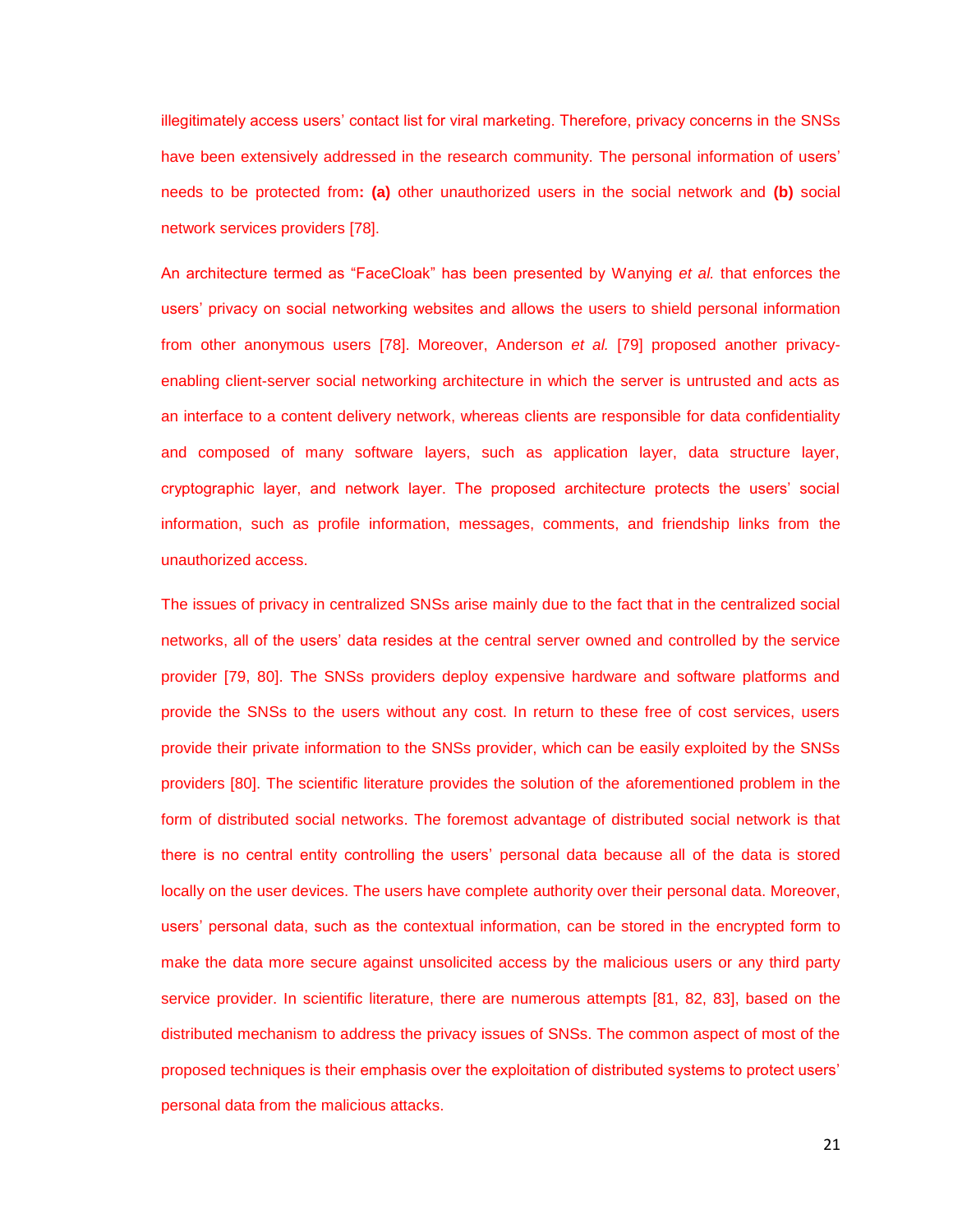| Social Networking Platforms<br>(SNP <sub>S</sub> ) | <b>Content-based SNSs</b> |             |         |      | Media-based<br><b>SNSs</b> |               |                         | <b>Context-based SNSs</b> |               |                          |
|----------------------------------------------------|---------------------------|-------------|---------|------|----------------------------|---------------|-------------------------|---------------------------|---------------|--------------------------|
|                                                    | <b>Community Blogs</b>    | Social News | Tagging | Chat | <b>Audio / Video</b>       | Virtual World | Geo-location-based SNSs | Semantic Web              | Social Search | Recommendation<br>Social |
| Facebook                                           | Yes                       | Yes         | Yes     | Yes  | Yes                        | Yes           | Yes                     | Yes                       | Yes           | Yes                      |
| Flicker                                            | Yes                       | No          | Yes     | No   | Yes                        | Yes           | Yes                     | Yes                       | Yes           | Yes                      |
| LinkedIn                                           | Yes                       | Yes         | Yes     | Yes  | Yes                        | No            | No                      | No                        | No            | No                       |
| <b>MySpace</b>                                     | Yes                       | No          | Yes     | Yes  | Yes                        | Yes           | No                      | Yes                       | Yes           | Yes                      |
| Google +                                           | Yes                       | Yes         | Yes     | Yes  | Yes                        | Yes           | Yes                     | Yes                       | Yes           | Yes                      |
| <b>Ipernity</b>                                    | Yes                       | No          | Yes     | Yes  | Yes                        | No            | Yes                     | No                        | No            | No                       |
| YouTube                                            | No                        | No          | Yes     | No   | Yes                        | No            | Yes                     | No                        | No            | No                       |
| <b>Orkut</b>                                       | Yes                       | No          | Yes     | Yes  | Yes                        | No            | No                      | No                        | No            | No                       |
| <b>GetGlue</b>                                     | Yes                       | Yes         | Yes     | Yes  | Yes                        | No            | Yes                     | Yes                       | No            | Yes                      |
| <b>Live Journal</b>                                | Yes                       | No          | Yes     | No   | Yes                        | Yes           | No                      | Yes                       | No            | Yes                      |
| <b>Film Trust</b>                                  | No                        | No          | Yes     | No   | No                         | No            | No                      | Yes                       | No            | Yes                      |
| Foursquare                                         | Yes                       | Yes         | Yes     | No   | Yes                        | Yes           | Yes                     | No                        | Yes           | Yes                      |

**Table 1:** Social Networking Services in different Social Networking Platforms.

# **7. Future Work**

There have been a number of research initiatives in the field of SNSs. However, the area is still in the evolutionary stage and needs significant research specifically in the field of social search, social recommendations, interoperability, scalability, and privacy. Moreover, the analysis of available contextual information and providing the personalized assistance to the users based on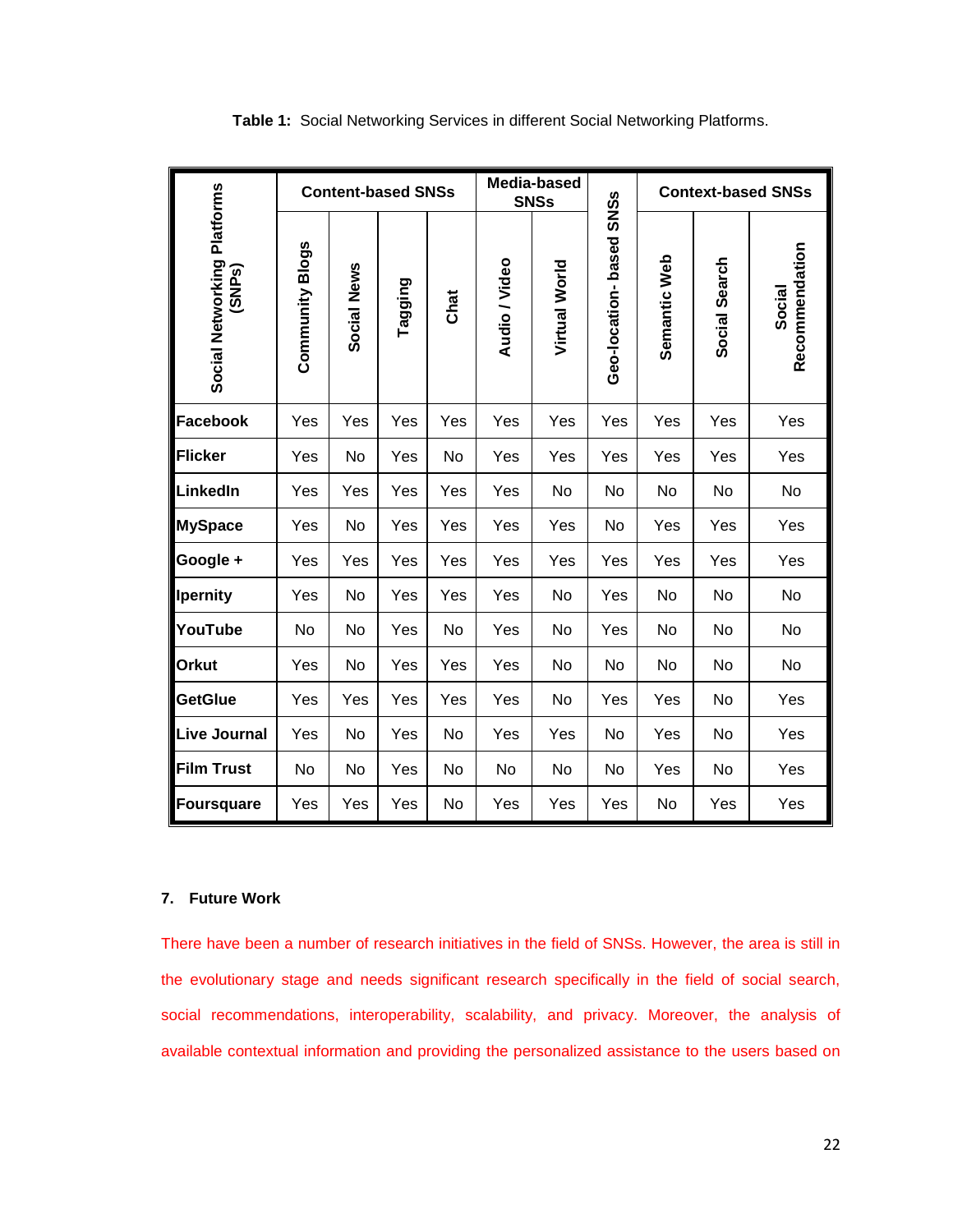various machine learning and text mining techniques is still a promising research area to be addressed extensively.

Currently, SNSs lack interoperability and do not allow users to share the contents and context across different SNSs. Moreover, due to the enormous and rapid growth of SNSs, scalability in large scale SNSs is a major issue that needs to be addressed in the future. The Scalability is an important parameter to determine the long term efficiency and effectiveness of the large-scale SNSs. The SNSs should be scalable enough to handle the increased number of users efficiently. However, the task of designing and developing robust and scalable SNSs becomes more challenging due to the increasing number of users.

The privacy and security issues of various SNSs are still an important field of study for upcoming researchers. Although, in scientific literature, there have been numerous attempts to address the issues related to users" privacy, much efforts need to be made to develop different technologies that can circumvent the threats raised by the unauthorized users and SNSs providers.

# **8. Conclusions**

Existing social computing systems have emerged through a series of evolutionary steps from single systems to network systems and from network systems to social network systems. The SNSs are attracting researchers" attention due to the significant increase of virtual social interaction. Despite all of the advancements in the content-based, media-based, and geo-locationbased SNSs surveyed in this study, SNSs still require further improvements. Context-aware technologies and the increasing diffusion of semantic-based applications offer a new direction to improve present SNSs.

Table 1 provides an exclusive overview of the main features and implication of different contentbased, media-based, geo-location-based, and context-based SNSs in the various popular SNPs, such as Facebook, Flicker, and LinkedIn. It can be observed that the latest trend is to include the context-based technique into existing SNSs for better, real time, and on-demand communication. We hope that the presented issues will lead the researcher to explore the important research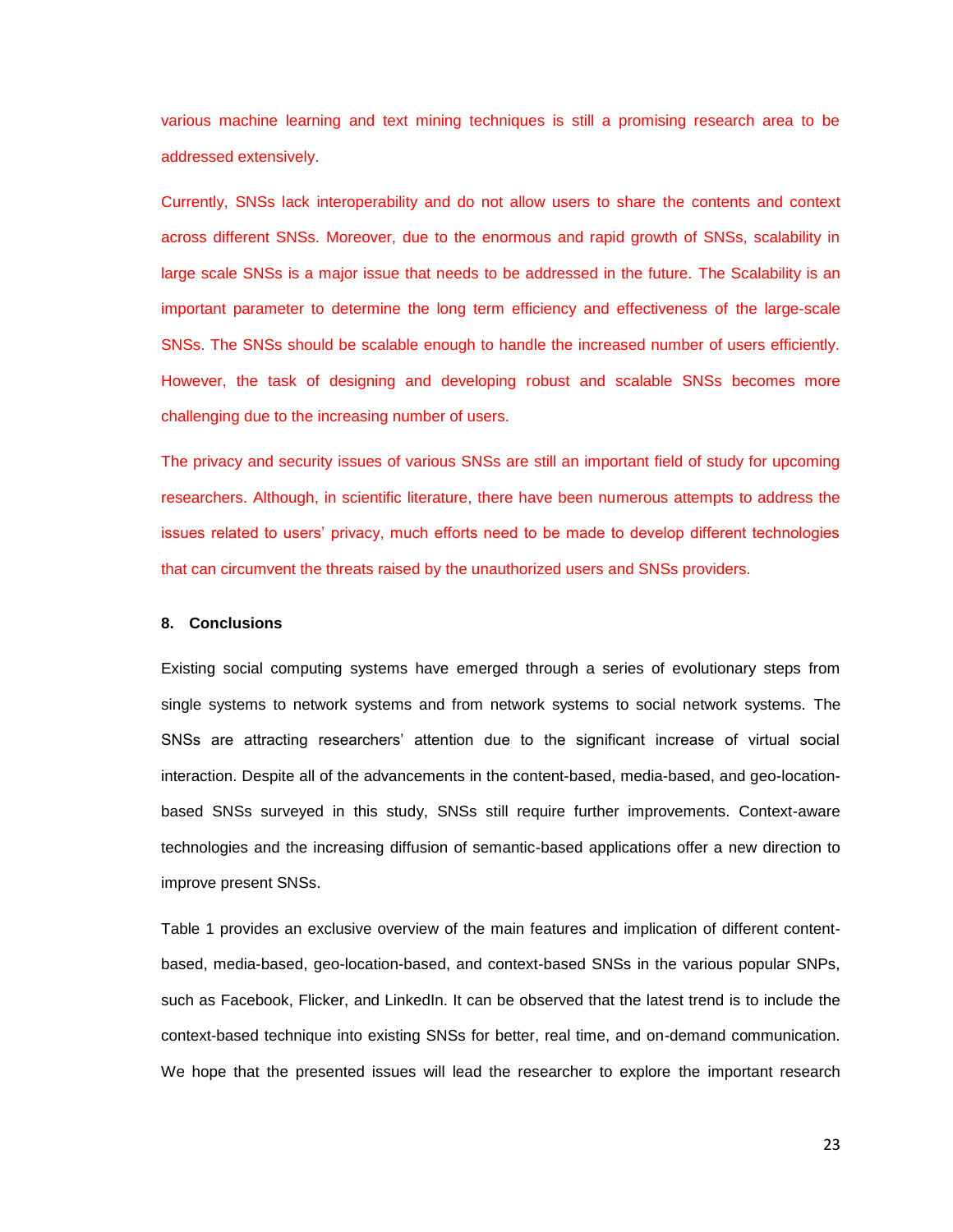areas, such as on-demand collaboration, on-demand communication, social search, and contextaware recommendation systems.

# **Acknowledgements**

We are grateful to Juan Li, Matthew Warner, and Daniel Grages for their feedback on draft of this survey report. Samee U. Khan's work was partly supported by the Young International Scientist Fellowship of the Chinese Academy of Sciences, (Grant No. 2011Y2GA01).

# **Reference**

- [1] Irwin, K.: "Introduction to Social Computing". Proc. Int. Conf. Database System for Advanced Applications, 2010, pp. 482–484
- [2] Roblyer, M.D., Michelle, M., Webb, M., Herman, J., and Witty, J.V.: "Findings on Facebook in Higher Education: A Comparison of Collage Faculty and Students Uses and Perception of Social Networking Sites", The Internet and Higher Education, June 2010, 1, (3), pp. 134-140
- [3] Nov, O., and Ye, C.: "Community Photo Sharing: Motivational and Structural Antecedents". Proc. Int. Conf. Information Systems (ICIS), 2008, pp. 1-10
- [4] Ahn, Y.Y., Han, S., Kwak, H., Eom, Y.H., Moon, S., and Jeong, H.: "Analysis of Topological Characteristics of Huge Online Social Networking Services". Proc. Int. Conf. World Wide Web, 2007, pp. 835-844
- [5] Zheng, Y., Li, Q., Chen, Y., Xie, X., and Ma, W.Y.: "Understanding Mobility Based on GPS Data". Proc. Int. Conf. Ubiquitous Computing, 2008, pp. 312-321
- [6] Zheng, Y., and Xie, X.: "Learning Location Correlation User-Generated GPS Trajectories". Proc. Int. Conf. Mobile Data Management (MDM), 2010, pp. 27-32
- [7] Zheng, Y., Zhang, L., Ma, Z., Xie, X., Ma, W.Y.: "Recommending Friends and Location based on Individual Location History', ACM Transactions on the Web (TWEB), 2011, 5, (1), pp. 12-45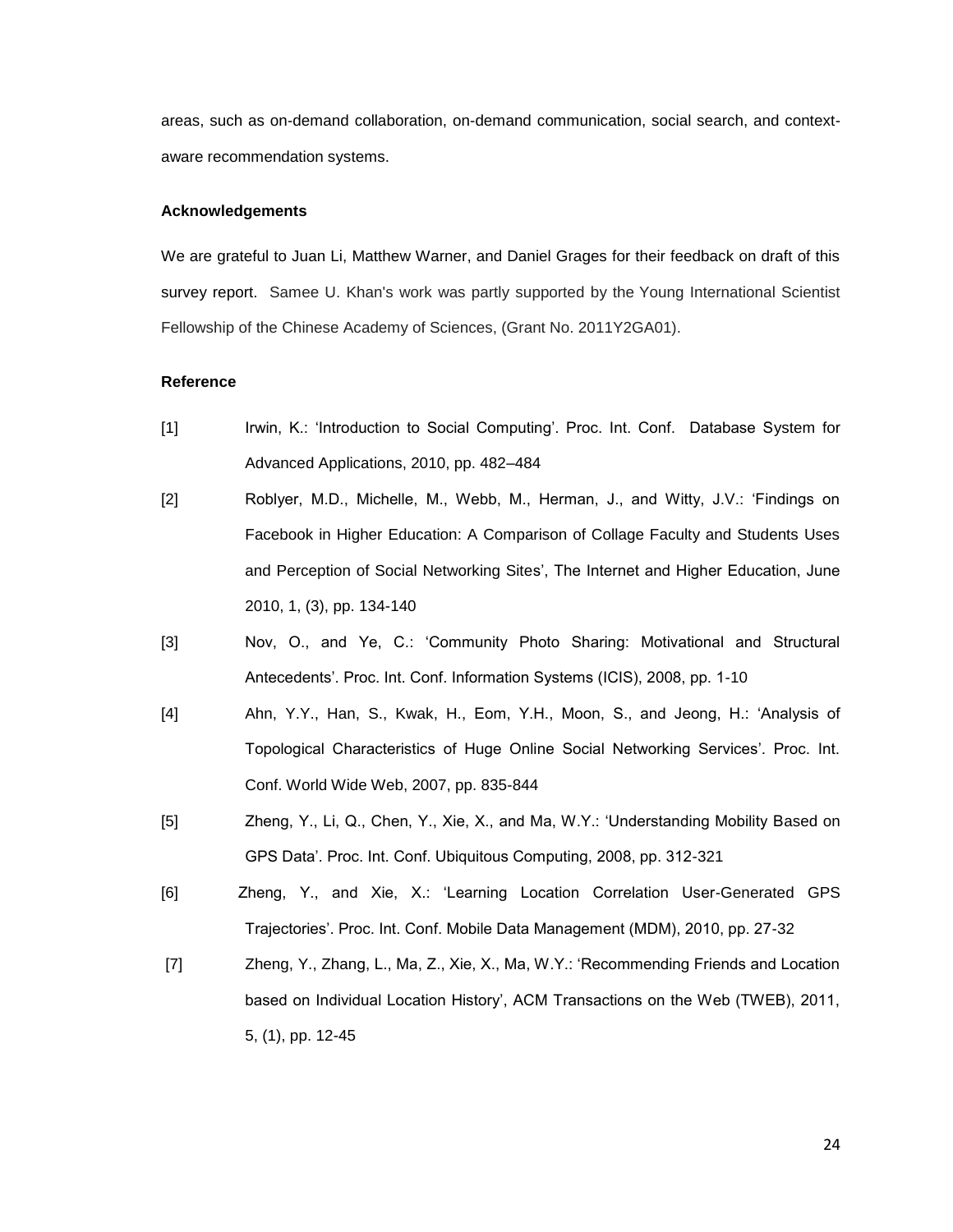- [8] Zheng, Y., Chen, Y., Xie, X., and Ma, W.Y.: "Understanding Transportation Modes Based on GPS Data for Web Application", ACM Transaction on the Web, Jan 2010, 4, (1), pp. 1-36
- [9] Sorensen, L.: "User Managed Trust in Social Networking Comparing Facebook, MySpace and LinkdIn". Proc. Inter. Conf. Wireless Communication, Vehicular Technology, Information Theory and Aerospace and Electronic System Technology, (Wireless VITAE "09), 2009, pp. 427-431
- [10] Koren, Y.: "Factor in the Neighbors: Scalable and Accurate Collaborative Filtering", ACM Transaction on Knowledge Discovery from Data (TKDD), 2010, 4, (1), pp. 34-45
- [11] Chiu, C.M., Hsu, M.H., and Wang, E.G.: "Understanding Knowledge Sharing in Virtual Communities: An Integration of Social Capital and Social Cognitive Theories", Decision Support System, Dec 2006, 42, (3), pp. 1872-1888
- [12] http://www.gartner.com/technology/research/top-10-technology-trends/ Gartner, "Top Ten Strategic Technology Trends for 2012", Special Report, Released on Jan 2012, accessed June 13, 2012
- [13] [http://blog.nielsen.com/nielsenwire/wp-content/uploads/2009/03/overview-of-home](http://blog.nielsen.com/nielsenwire/wp-content/uploads/2009/03/overview-of-home-internet-access-in-the-us-jan-6.pdf)[internet-access-in-the-us-jan-6.pdf.](http://blog.nielsen.com/nielsenwire/wp-content/uploads/2009/03/overview-of-home-internet-access-in-the-us-jan-6.pdf) Nielsen, An Overview of Home Internet Access in the US, Technical report, accessed June 13, 2012
- [14] Chi, E.H.: "Information Seeking can be Social", Computer, March 2009, 42, (3), pp. 42- 46
- [15] Castro, A.G., Labarga, A., Garcia, L., Giraldo, O., Montana, C., and Bateman, J.A.: "Semantic Web and Social Web Heading towards Living Documents in the Life Science", Web Semantics: Science, Services and Agent on the World Wide Web, Jul 2010, 8, (2), pp. 155-162
- [16] Baldauf, M., Dustdar, S., and Rosenberg, F.: 'A Survey on Context-Aware Systems', International Journal of Ad Hoc and Ubiquitous Computing, June 2007, 2, (4), pp. 263- 277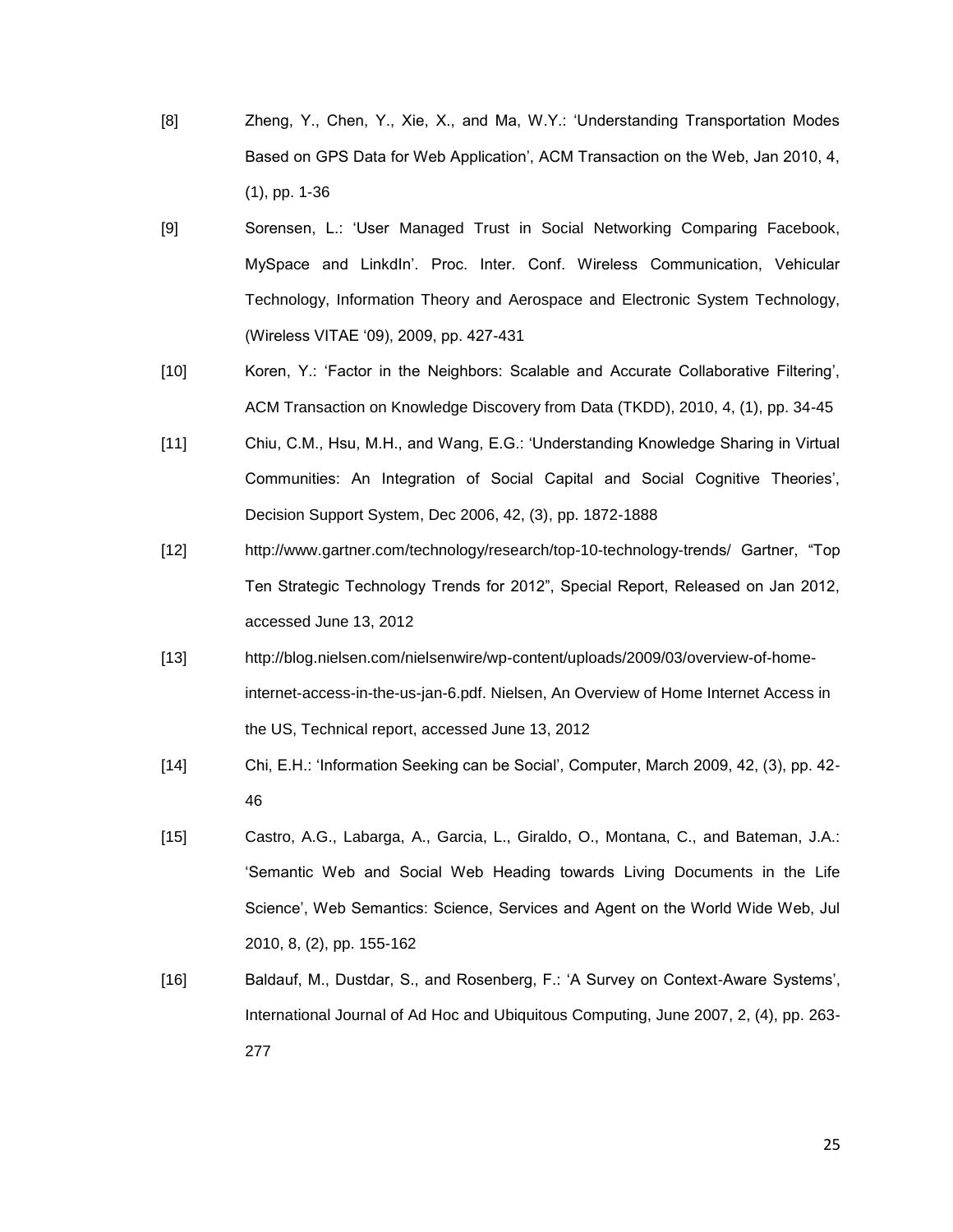- [17] Anderson, J., Diaz, C., Bonnean, j., Stajano. F.: "Privacy-enabling social Netwrking over Untrusted Networks", Proc. Int. Conf. Online Social Networks, 2009, pp. 1-6
- [18] Bettini, C., Brdiczka, O., Henricksen, K., Indulska, J., Nicklas, D., and Ranganathan, A.: "A Survey of Context Modeling and Reasoning Techniques", Pervasive and Mobile Computing, 2010, 6, (2), pp. 161-180
- [19] Kulkarni, D., and Tripathi, A.: "A Framework for Programming Robust Context-Aware Applications', IEEE Transaction on Software Engineering, April 2010, 36, (2), pp. 184-197
- [20] Batet, M., Valls, A., Gibert, K., and Sanchez, D.: "Semantic Clustering Using Multiple Ontologies". Proc. Int. Conf. Catalan Association for Artificial Intelligence, 2010, pp. 207-216
- [21] Finin, T., Ding, L., Zhou, L., and Joshi, A.: 'Social Networking on the Semantic Web', Learning Organization, 2005, 12, (5), pp. 418-435
- [22] Mikroyannidis, A.: "Towards a Social Semantic Web", Computers, Nov. 2007, 40, (11), pp. 113-115
- [23] Carmel, D., Uziel, E., Guy, I., Mass, Y., and Roitman, H.: "Folksonomy-Based Term Extraction for Word Cloud Generation", ACM Transaction on Intelligent Systems and Technology (TIST), Sep. 2012, 3, (4), pp. 60-80
- [24] Masoumzadeh, A., and Joshi, J.: "OSNAC: An Ontology-based Access Control Model for Social Networking System". Proc. Int. Conf. Social Computing, 2010, pp. 751-759
- [25] Hendler, J., and Lee, T.B.: "From the Semantic Web to Social Machines: A Research Challenge for AI on the World Wide Web", Artificial Intelligence, Feb. 2010, 174, (2), pp. 156-161
- [26] Rose, D.E, and Levinson, D.: "Understanding User Goal in Web Search". Proc. Int. Conf. World Wide Web, 2004, pp. 13-19
- [27] Evans, B.M., and Chi, E.H.: "Towards a Model of Understanding Social Search". Proc. Int. Conf. Computer Supported Cooperative Work, 2008, pp. 485-494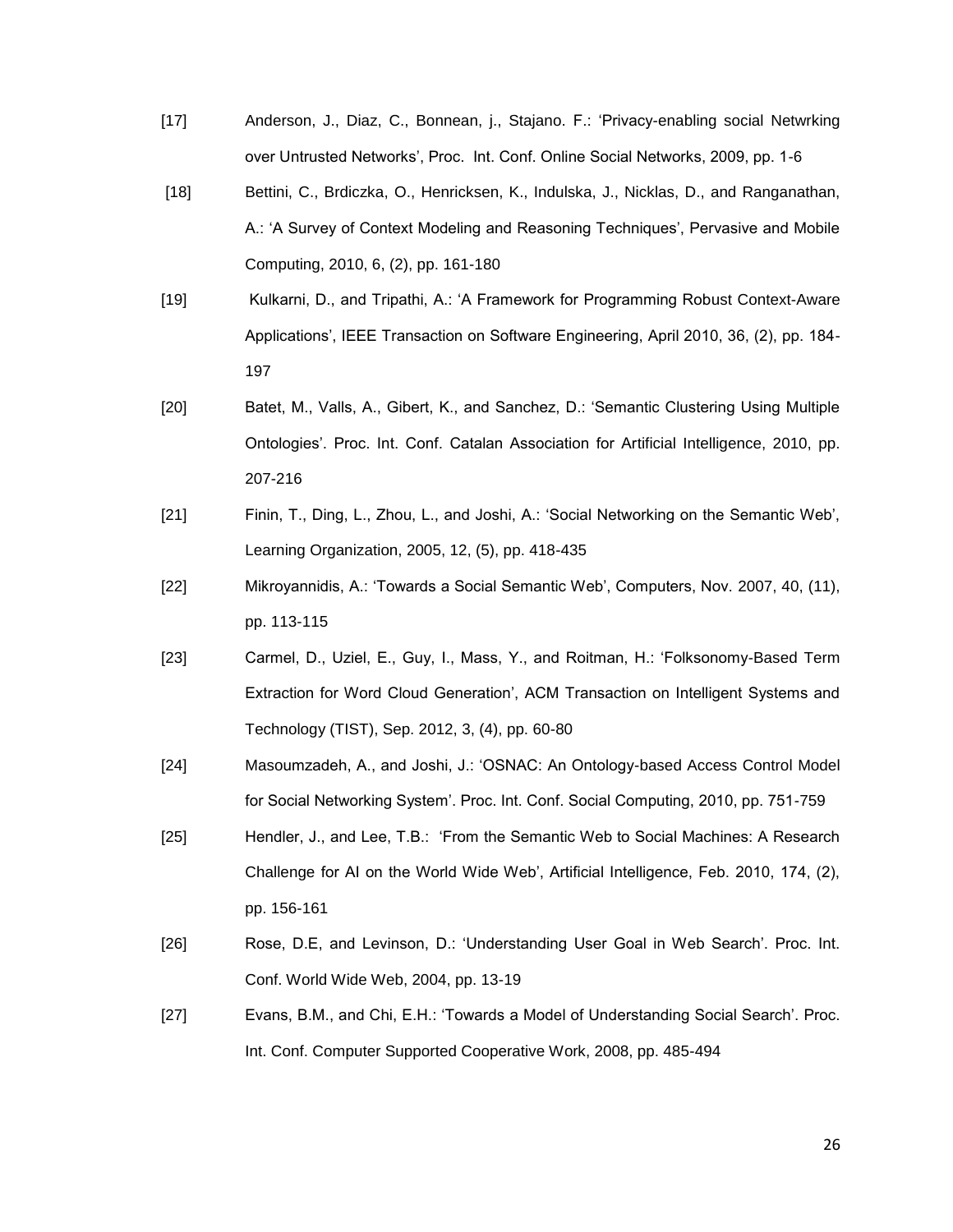- [28] Morris, M.R.: 'A Survey of Collaborative Web Search Practices'. Proc. Int. Conf. Human Factors in Computing Systems, 2008, pp. 1657-1660
- [29] Kalnikaite, V., and Whittaker, S.: "Social Summarization: Dose Social Feedback Improve Access to Speech Data". Proc. ACM Int. Conf. Computer Supported Cooperative Work, 2008, pp. 9-12
- [30] Morris, M.R., and Horvitz, E.: "SearchTogether: An Interface for Collaborative Web Search". Proc. Int. ACM Symp. User Interface Software and Technology, 2007, pp. 3- 12
- [31] http://en.wikipedia.org/wiki/Bing, Wikipedia, Accessed 17<sup>th</sup> January 2013
- [32] Lops, p., Gemmis, M., and Semeraro, G.: "Content Based Recommender Systems: State of the Art and Trends', 'Recommender System Handbook', R. Francesco, and R. Lior (Eds), Springer, 2011, pp. 73-105
- [33] Sieg, A., Mobasher, B., and Burke, R.: "Improving the Effectiveness of Collaborative Recommendation with Ontology-based User Profile". Proc. Int. Conf. Information Heterogeneity and Fusion in Recommendation System, 2010, pp. 39-46
- [34] Resnick, P., Varian, H.R.: 'Recommender Systems', Communication of the ACM, Mar. 1997, 40, (3), pp. 56-58
- [35] Semeraro, G., Lops, P., Basile, P., Gemmis, M.: "Knowledge Infusion into Contentbased Recommender Systems". Proc. Int. ACM Conf. Recommender Systems (RecSys), 2009, pp. 301-304
- [36] Liu, F., Lee, H.J.: "Use of Social Network Information to Enhance Collaborative Filtering Performance", Expert System with Applications, July 2010, 37, (7), pp. 4772- 4778
- [37] Sinha, R., and Swearingen, K.: "Comparing Recommendation Made by Online Systems and Friends". Proc. Workshop Personalization and Recommender Systems in Digital Libraries, 2001, pp. 45-56
- [38] http://www.last.fm/, LastFM, accessed 17<sup>th</sup> January 2013
- [39] http://us.cyworld.com/, Cyworld, accessed 25 Oct 2012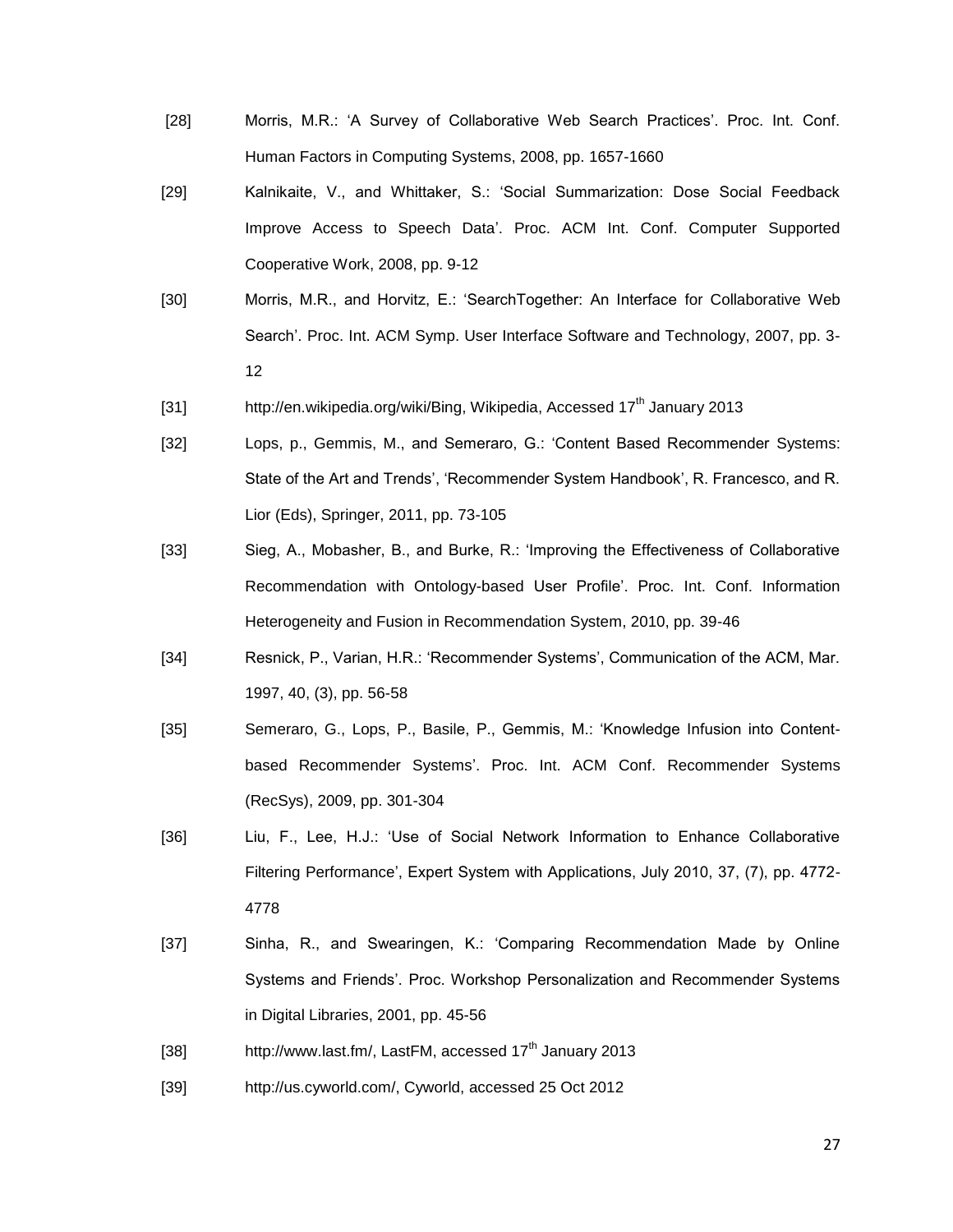- [40] Adomavicius, G., and Tuzhilin, A.: "Context-Aware Recommender Systems" Recommender System Handbook, R. Francesco, and R. Lior (Eds), Springer, 2011, pp. 217- 250
- [41] Sieg, A., Mobasher, B., and Burke, R..: "Web Search Personalization with Ontological user Profiles". Proc. Int. ACM Conf. Information and Knowledge Management (CIKM), Nov. 2007, pp. 525-534
- [42] Anind, D.K., Daniel, S., Masayasu, F., Gregory, D.A.: "Architecture to support Context-aware Applications", Technical Report, GIT-GVU-99-23, Georgia Institute of Technology, 1999
- [43] Abhaya, A., Mark, C., and Paul, K.: "An Indoor Wireless System for Personalized Shopping Assistance". Proc. IEEE Workshop Mobile Computing Systems and Applications, 1994, pp. 69-74
- [44] Panniello, U., Tuzhilin, A., Gorgoglione, M., Palmisano, C., and Pedone, A.: "Experimental Comparison of Pre- vs Post-Filtering approaches in the Context Aware recommender System". Proc. Int. ACM Conf. Recommender Systems, 2012, pp.265- 268
- [45] Fang, Y.H., Chiu, C.M.: "In Justice We Trust: Exploring Knowledge-Sharing Continuance Intentions in Virtual Communities of Practice", Computers in Human Behavior, March 2010, 26, (2), pp. 235-246
- [46] Lu, Y., Zhao, L., and Wang, B.: "From Virtual Community Members to C2C E-Commerce Buyers: Trust in Virtual Communities and its Effect on Consumers" Purchase Intention", Electronic Commerce, Research and Applications, 2010, 9, (4), pp. 346-360
- [47] Koh, J., Kim, Y.G., Butler, B., Bock, G.W.: "Encouraging Participation in Virtual Communities", Communication of the ACM- Spam and the ongoing battle for the Inbox, 2007, 50, (2), pp. 68-73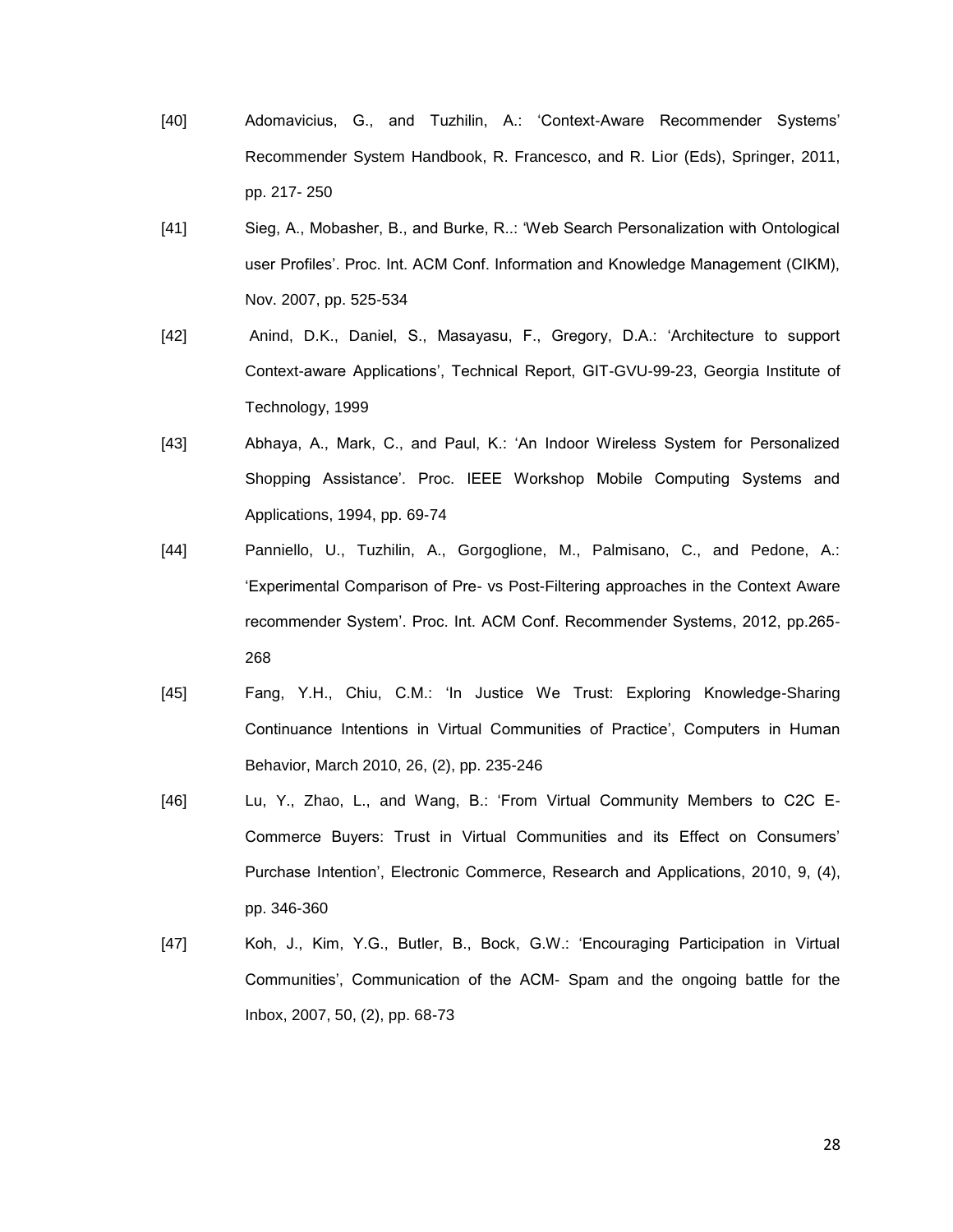- [48] Dube, L., Bourhis, A., Jacob, R.: "Towards a Typology of Virtual Communities of Practice", Interdisciplinary Journal of Information, Knowledge, and Management, 2006, 1, pp. 70-92
- [49] Thelwall, W.: "Handbook of Research on Web Log Analysis", John Wiley & Sons, 2009, pp. 233-260
- [50] Daniel, C.: "Educational Application of Web 2.0: Using Blogs to Support Teaching and Learning', British Journal of Educational Technology, 2009, 40, (1), pp. 179-183
- [51] Martindale, T., Wiley, D.A.: "Using Weblogs in Scholarship and Teaching", TechTrends, 2005, 49, (2), pp.55-61
- [52] Wu, F., Weld, D.S.: "Open Information Extraction using Wikipedia" Proc. Int. Conf. Computational Linguistic, 2010, pp.118-127
- [53] Lin, W.J., Liu, Y.L., Yueh, H.P., Yi-Ling, L., Masayuki, M., Koh, K., and Michihiko, M.: "Blog as a Tool to Develop E-Learning Experience in an International Distance Course". Proc. Int. Conf. Advanced Learning Technology, 2006, pp. 290-292
- [54] West, A.G., Kannan, S., Lee, I.: "Detecting Wikipedia Vandalism Via- Spatio-Temporal Analysis of Revision Metadata". European Workshop on System Security, 2010, pp. 22-28
- [55] Kate, E., and N.Sadat, S.: "Microblogging Inside and Outside the Workplace". Proc. Int. Conf. Weblogs and Social Media, 2010, pp. 42-49
- [56] Vieweg, S., Hughes, A.L., Starbid, K., Palen, l.: "Microblogging During Two Natural Hazards Events: What Twitter May Contribute to Situational Awareness'. Proc. Int. Conf. Human Factor in Computing System, 2010, pp. 1079-1088
- [57] Amamda,L, H., and Leysia, P.: "Twitter Adoption and Use in Mass Convergence and Emergency Events", International Journal of Emergency Management, 2009, 6, (3), pp. 248-260
- [58] Luke, G.: 'Social News, Citizen Journalism and Democracy', Sage Journals, New Media and Society, 2009, 11, (8), pp. 1287-1305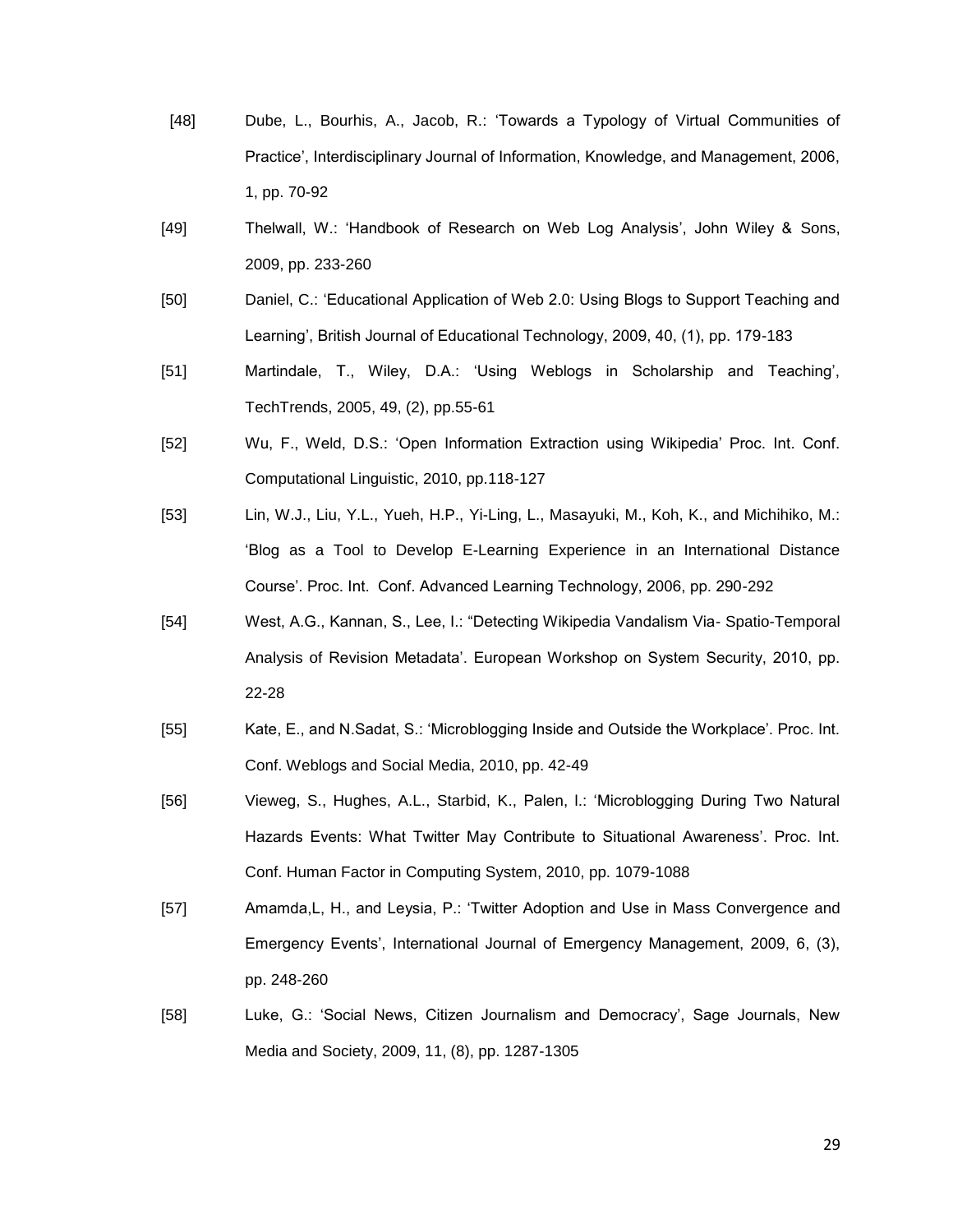- [59] Guan, Z., Wang, C., Bu, J., Chen, C. Yang, K., and Cai, D.: "Document Recommendation in Social Tagging Services". Proc. Int. Conf. World Wide Web, 2010, pp. 391- 400
- [60] Nov, O., Naaman, M., Ye, C.: "Analysis of Participation in an Online Photo-Sharing Community: A Multidimensional Perspective", Journal of American Society for Information Science and Technology, May 2010, 61, (3), pp. 555-556
- [61] Lerman, K., Jones, L.: "Social Browsing on Flickr". Proc. Int. Conf. Weblogs and Social Media (ICWSM), 2007, pp. 125-138
- [62] Ganesh, S., Schie, H.T., Lange, F.P., Thompson, E., and, Wigboldus, D. H.: "How the Human Brain Goes Virtual: Distinct Cortical Regions of the Person- Processing Network are Involved in Self-Identification with Virtual Agents", Oxford Journal, 2011, 6 , (3), pp. 46-55
- [63] Counts, S., Smith, M.: "Where Were We: Communities for Sharing Space-time Trails". Proc. Int. Conf. Advance in Geographic Information Systems, 2007, pp. 127-135.
- [64] Messinger, P.R., Stroulia, E., Lyons, K., Bone, M., Niu, R.H., Smirnov, K., and, Perelgut, S.: "Virtual Worlds- Past, Present, and Future: New Direction in Social Computing", Decision Support System, June 2009, 47, (3), pp. 204-228
- [65] Davis, A., Khazanchi, Murphy, J., Zigurs, L.: "Avatars, People, and Virtual Worlds: Foundations for Research in Metaverses", Journal of the Association for Information System, Feb 2009, 10, (2), pp. 90-117
- [66] https://foursquare.com/, Foursquare, Accessed  $17<sup>th</sup>$  January 2013.
- [67] http://techcrunch.com/2012/10/11/solomo-update-mobile-only-social-networks-toreach-1b-users-by-2014-800m-users-of-foursquare-other-location-services-this-year/, SOLOMO, accessed 17<sup>th</sup> January2013.
- [68] http://en.wikipedia.org/wiki/Brightkite, Brightkite, Accessed  $17<sup>th</sup>$  January 2013.
- [69] Shankar, P., Huang, Y.W., H., Paul, C., Badri, N, and Liviu, I.: "Crowds Replace Experts: Building better Location-based Services using Mobile Social Network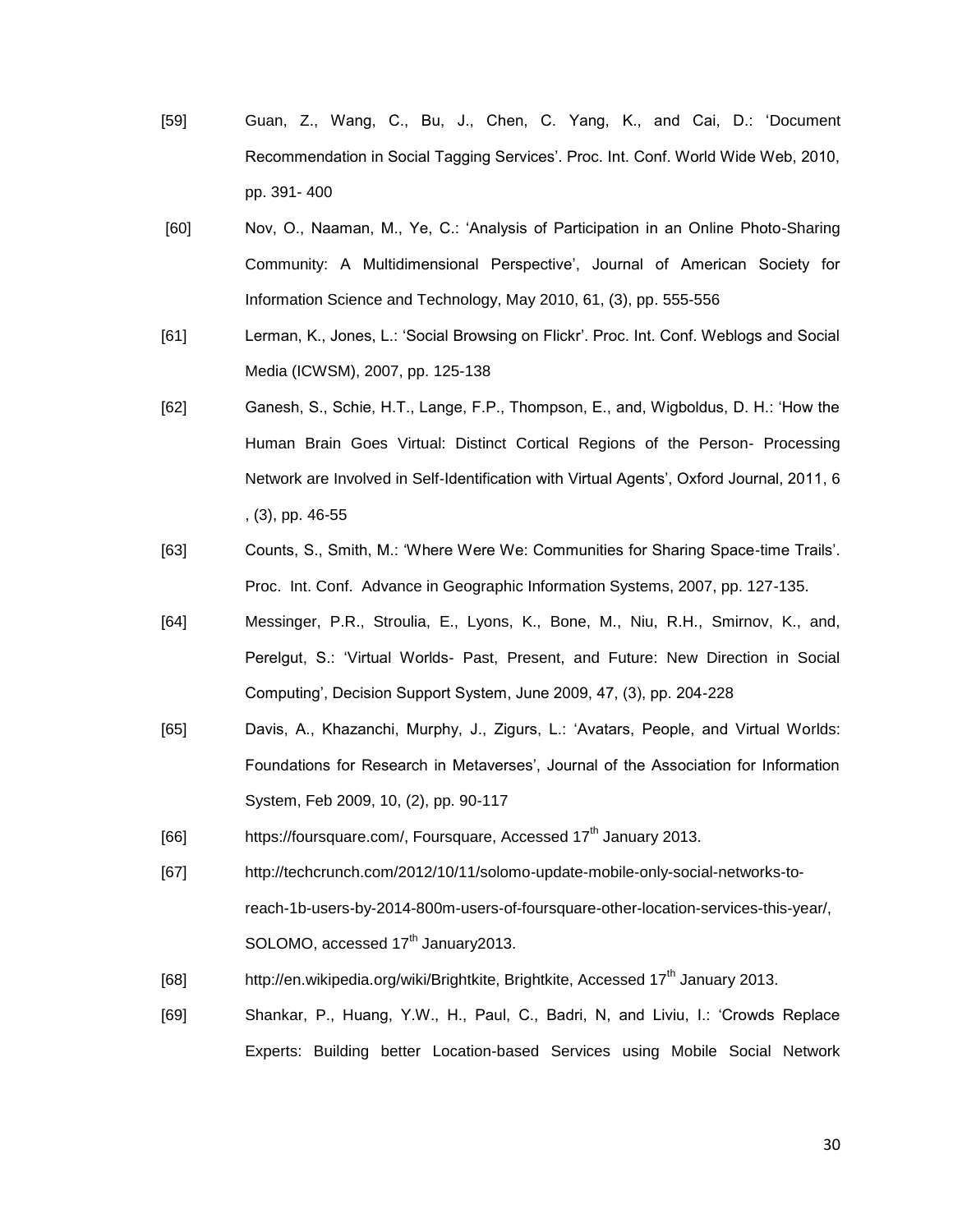Interactions". Proc. Int. Conf. Pervasive Computing and Communication, 2012, pp.20- 29

- [70] Karatzoqlou, A., Amatriain, X., Baltrunas, L., Oliver, N.: "Multiverse recommendation: Ndimensional Tensor Factorization for Context-aware Collaborative Filtering". Proc. Int. ACM Conf. Recommender Systems, 2010, pp. 79-86
- [71] Alan, D., Giorgos, L., Akrivi, K., Costas, V., Tiziana, C., Antonella, P., Yannis, I., Miguel, M., Ilias, D., Nazihah, A., Shah, H., and Fabio, T.: "From the Web of Data to a World of Action", Web Semantics: Science, Services and Agents on the World Wide Web, Nov 2010, 8, (4), pp. 394-408
- [72] Oded, N., Mor, N., and Chen, Y.: "What Drives Content Tagging: The Case of Photo on Flicker". Proc. Int. Conf. on Human Computer Interface (HCI), 2007, pp. 62-66
- [73] Wang, Y., Wang, S., Stash, N., Aroyo, L., and Schreiber, G.: "Enhancing Content-Based Recommendation with the Task Model of Classification". Proc. Int. Conf. Knowledge and Management, 2010, pp. 431-440
- [74] Magnini, B., Strapparava, C.: "User modeling for News Web Sites with Word Sense Based Techniques', User Modeling and User-Adapted Interaction, 2004, 14, (4), pp. 239-257
- [75] http://allfacebook.com/report-over-27-million-use-facebooks-virtual-worlds\_b49780, Report: Over 27 Million Use Facebook"s Virtual Worlds, Accessed 22nd January, 2013.
- [76] [http://news.cnet.com/8301-13507\\_3-9773631-18.html,](http://news.cnet.com/8301-13507_3-9773631-18.html) Accessed on 12 January 2013
- [77] Perez, J. C. (2007). 'Facebook's beacon more intrusive than previously thought', http://www.pcworld.com/article/140182/article.html, Accessed on 12 January 2013
- [78] Luo, W., Xie, Q., and Hengartne, U.: "FaceCloak: Architecture for User Privacy on Social Networking Sites". Proc. Int. Conf. Computational Science and Engineering, 2009, pp. 26-33
- [79] Xu, C., Liu,J.: "Nettube: Exploring Social Networks for Peer-to-Peer Short Video Sharing", Proc. Int. Conf. INFOCOM 2009, pp. 1152-1160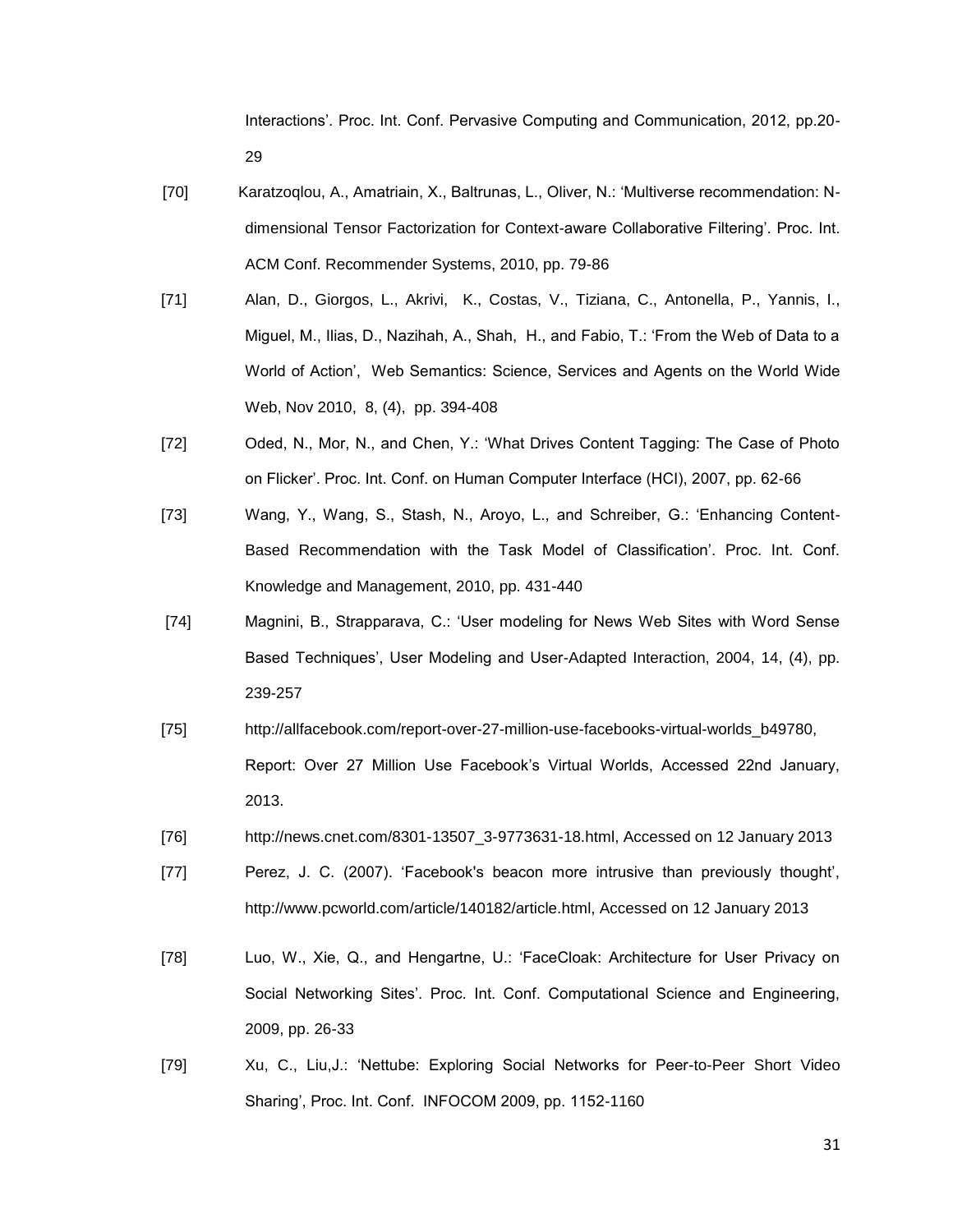- [80] Nguyen, A., Li, B., Welzl, M., and Eliassen, F.: "Stir: Spontaneous Social Peer-to-Peer Streaming", Proc. Int. Conf. Computer Communications, 2011, pp. 816-821
- [81] Bonifati, A., Wang, H., and Liu, R.: "SPAC: A Distributed, peer-to-peer, Secure and Privacy-aware Social Space". Proc. Int. Conf. on Information and Knowledge Management, 2010, pp. 1953-1954
- [82] Yang, Z., Zhang, B., Dai, J., Champion, A., Xuan, D., andLi, D. (2010). E-smalltalker.: "A Distributed Mobile System for Social Networking in Physical Proximity". Proc. Int. Conf. Distributed Computing Systems, 2010, pp. 468-477
- [83] Grob, R., Kuhn, M., Wattenhofer, R., and Wirz, M.: "Cluestr: Mobile Social Networking for Enhanced Group Communication". Proc. Int. Conf. Supporting Group Work, 2009, pp. 81
- [84] Kim, H.L., Berslin, J.G., Chao, H.C., and Shu, L.: "Evolution of Social Networks based on Tagging Practices", accepted for publication in IEEE Transactions on Services Computing.
- [85] Chang, J.H, Lai, C.F., Huang, Y.M., and Chao, H.C.: "3PRS: A Personalized and Popular Programs Recommend System of Digital TV for P2P Social Network', Multimedia Tools and Applications, 47(1), 2010, pp. 31-48
- [86] Hsu, H.H., Chen, Y.F, Lin, C.Y., Hsieh, C.W., Timothy, K. Shih.: "Emotion Attention to Friends on Social Networking Services, Journal of Internet Technology, 13(6), P.963- 970 (2012/11)
- [87] Cheng, S.C., Chen, C.K.: "Application in Social Network English Learning Based on Virtual Cloud Technology Combined with Essential Articles Classification, Journal of Internet Technology,13(6), P.989-996 (2012/11)
- [88] Jang, J.J.: "Maximum Entropy-Based Named Entity Recognition Method for Multiple Social Networking Services, Journal of Internet Technology, 13(6), P.931-938 (2012/11)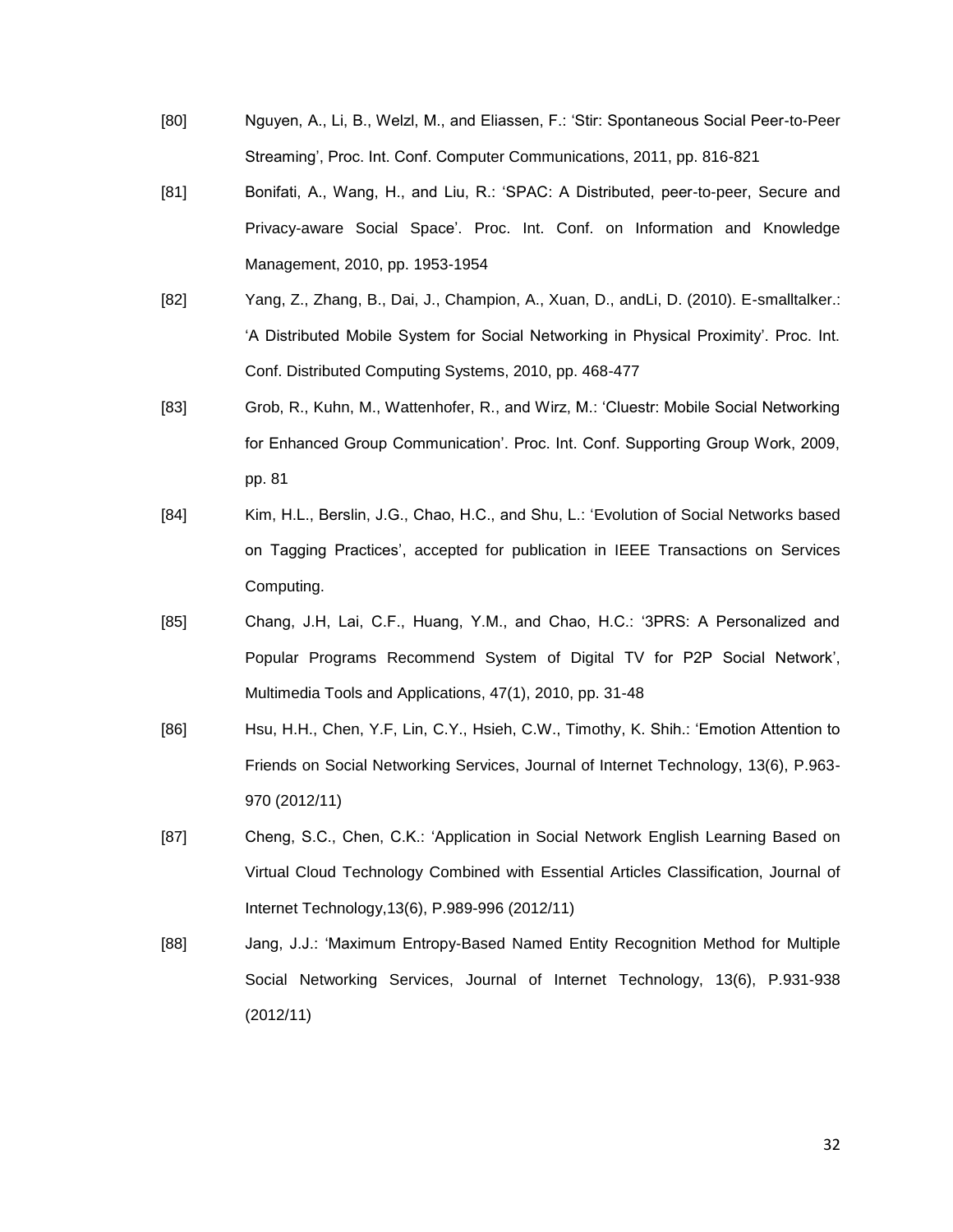- [89] Irfan, R., King, C., Grages, D., Ewen, S., Khan, S.U., Madani, S.A., J. Kolodziej, Wang, L., Chen, D., and Rayes, A.: 'A Survey on Text Mining in Social Networks', Knowledge Engineering Review
- [90] Lin, W.D., Jhong, S.Y., Huang, W., Lin, C.C.: "Drawing Social Networks Using Area-Labeling Rectangular Cartograms', Journal of Internet Technology, 13(2), P.327-336 (2012/3)
- [91] http://www.uncp.edu/home/acurtis/NewMedia/SocialMedia/SocialMediaHistory.html Accessed April 20, 2013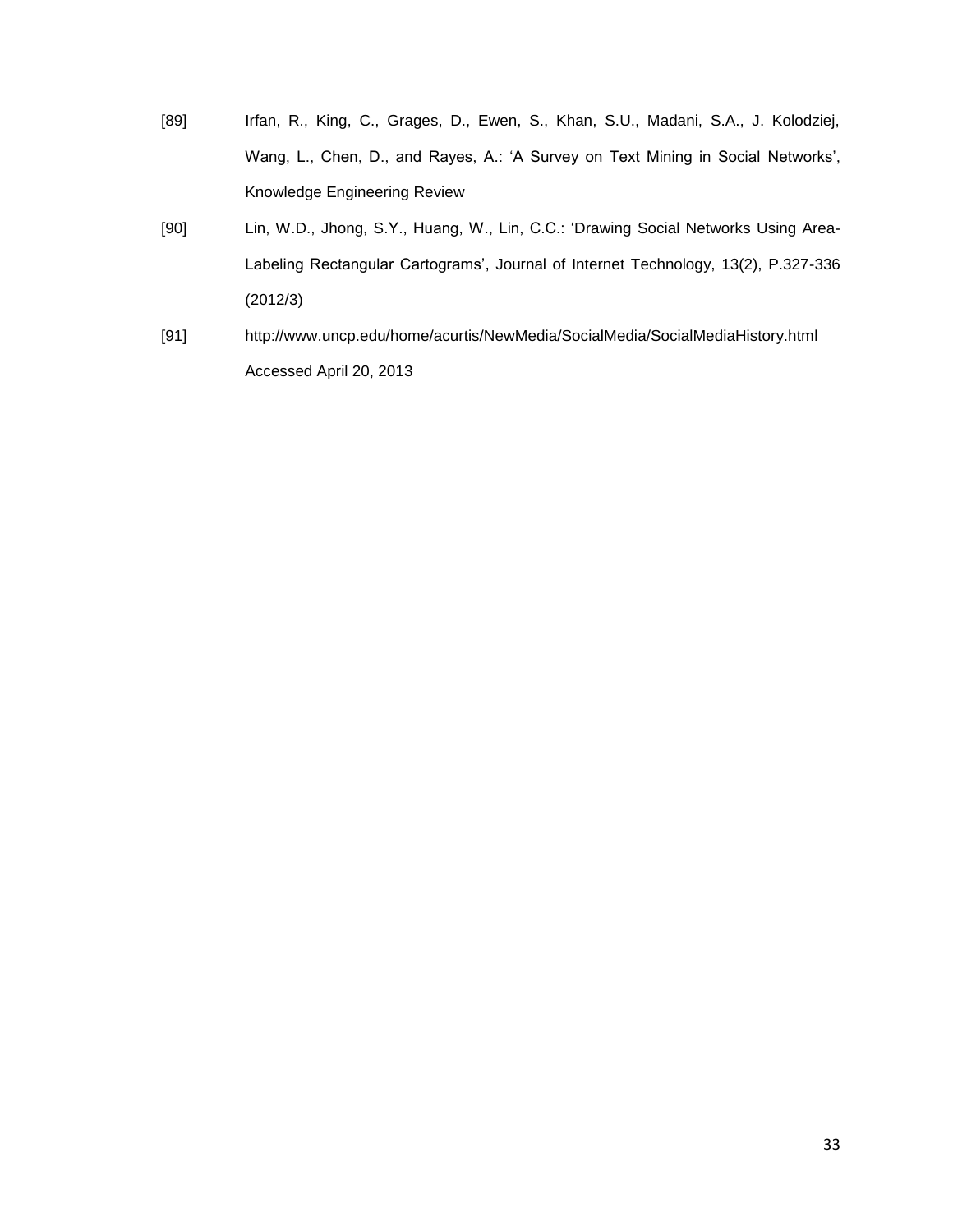

Figure 1: Social Networking Services Framework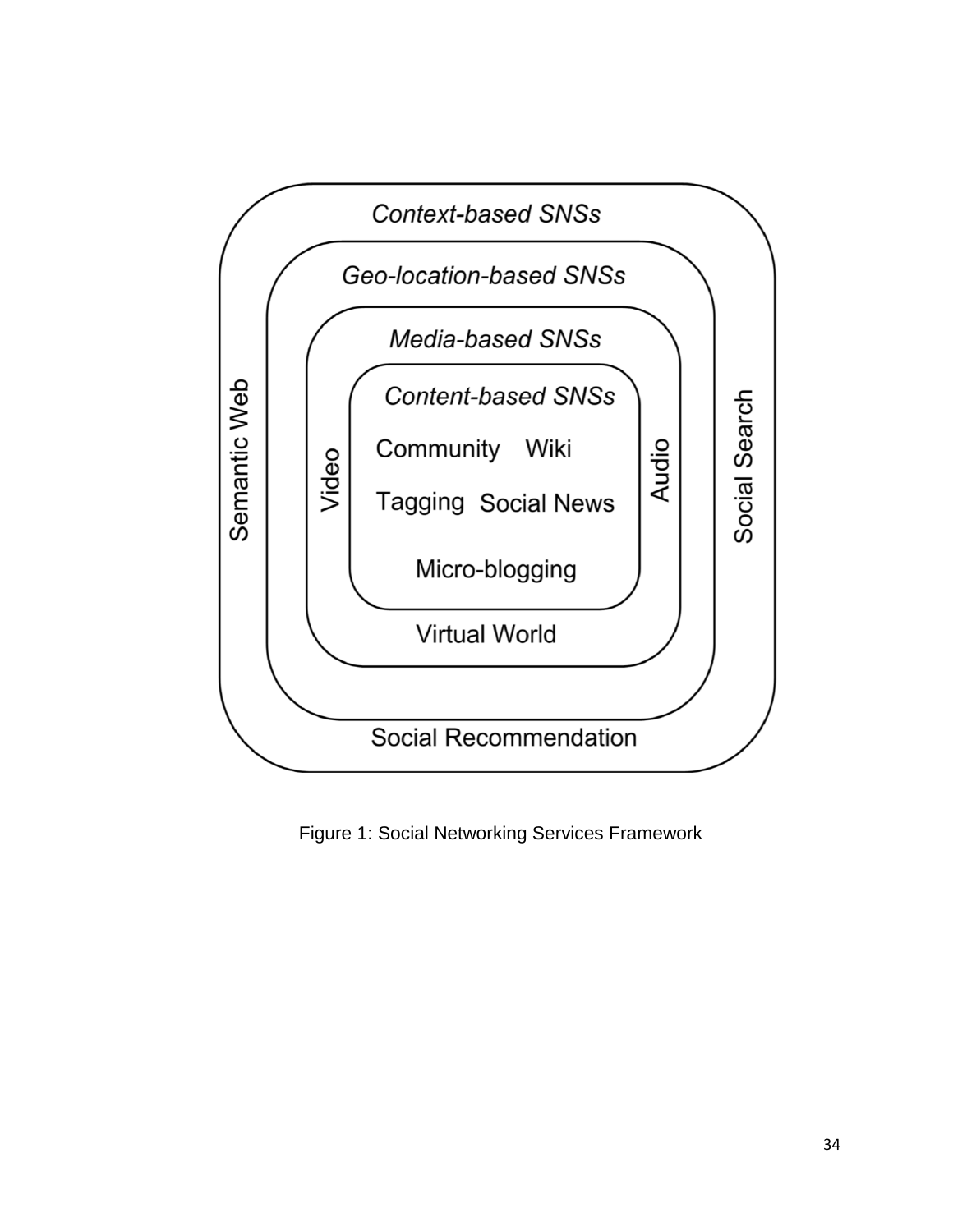

**Figure 2:** Social Networking Services Evolution